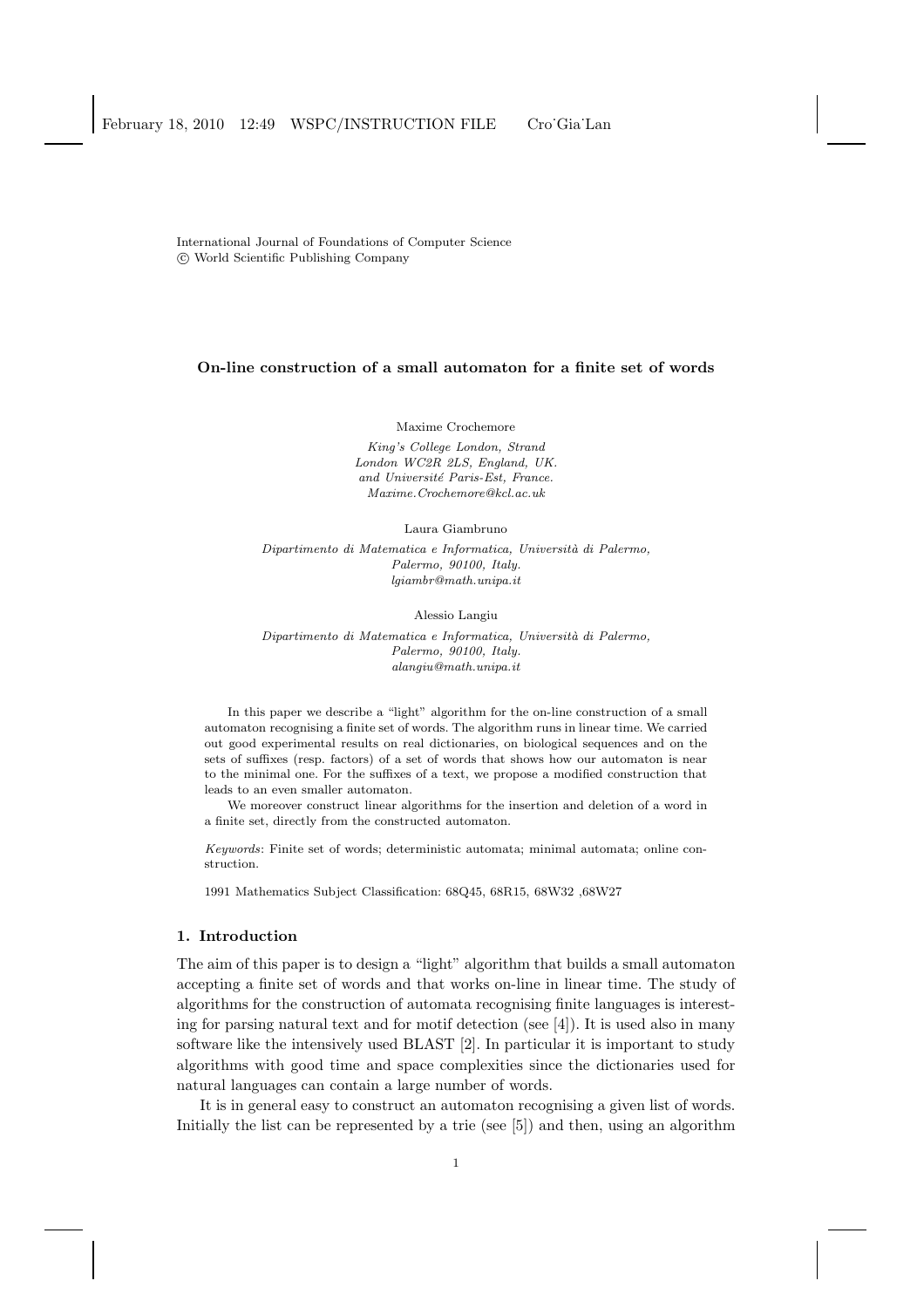for tree minimisation (see  $[1]$ ,  $[8]$ ), we can minimise the trie to get the minimal automaton of the finite set of words of the list. But this solution requires a large memory space to store the temporary large data structure.

Another solution was drafted by Revuz in his thesis ([10]) where he proposed a pseudo-minimisation algorithm that builds from set of words in lexicographic inverse order an automaton smaller than the trie, but that is not necessarily minimal. Anyway the solution is not completely experimentally tested and remains unpublished.

Other solutions were proposed recently by several authors (cf. [15], [13], [14], chapter 2 of  $[9]$ ,  $[12]$ ,  $[7]$ ,  $[6]$ ). For instance Watson in  $[15]$  presented a semiincremental algorithm for constructing minimal acyclic deterministic automata and Sgarbas et al. in [12] proposed an efficient algorithm to insert a word in a minimal acyclic deterministic automata in order to obtain yet a minimal automaton, but not so efficient on building the automaton for a set of words. In [7] Daciuk et al. also proposed an algorithm that constructs a minimal automaton for an ordered set of strings, by adding new strings one by one and minimizing the resulting automaton.

Here we propose an intermediate solution, similar to that one of Revuz, that is to build a rather small automaton with a light algorithm processing the list of words on-line in linear time on the length of the list, where the length of a list is the sum of the lengths of the elements in the list. The aim is not to get the corresponding minimal automaton but just a small enough structure. However, the minimal automaton can be later obtained with Revuz' algorithm [11] that works in linear time on the size of the acyclic automaton.

The algorithm works on lists satisfying the following condition: words are in right-to-left lexicographic order. Such hypothesis on the list is not limitative since list update is standard. Moreover with the light algorithm the automaton can possibly be built on demand and our solution avoids building a temporary large trie.

The advantages of our algorithm are simplicity, on-line construction and the fact that resulting automaton seems to be really close to minimal.

In particular, in this paper we show the results of experiments done on real dictionaries, on biological sequences and on the sets of suffixes (resp. factors) of a set of words. For each set we consider the ratio between the number of states (resp. edges) of the constructed automaton and the number of states (resp. edges) of the minimal automaton associated with the set. Such ratios happen to be fairly small. For the suffixes of a text we even propose a modified construction that leads to an even smaller automaton. We moreover consider the two operations on dictionaries of insertion and deletion of a word. We give two linear algorithms in order to insert (resp. delete) a word in a set operating directly on the automaton.

In Section 2, after some standard definitions, we define the iterative construction of the automaton for a list of words. We bring some examples of the non minimality of this automaton. In Section 3 we describe the on-line algorithm that builds the automaton and that works in linear time on the length of the list. We moreover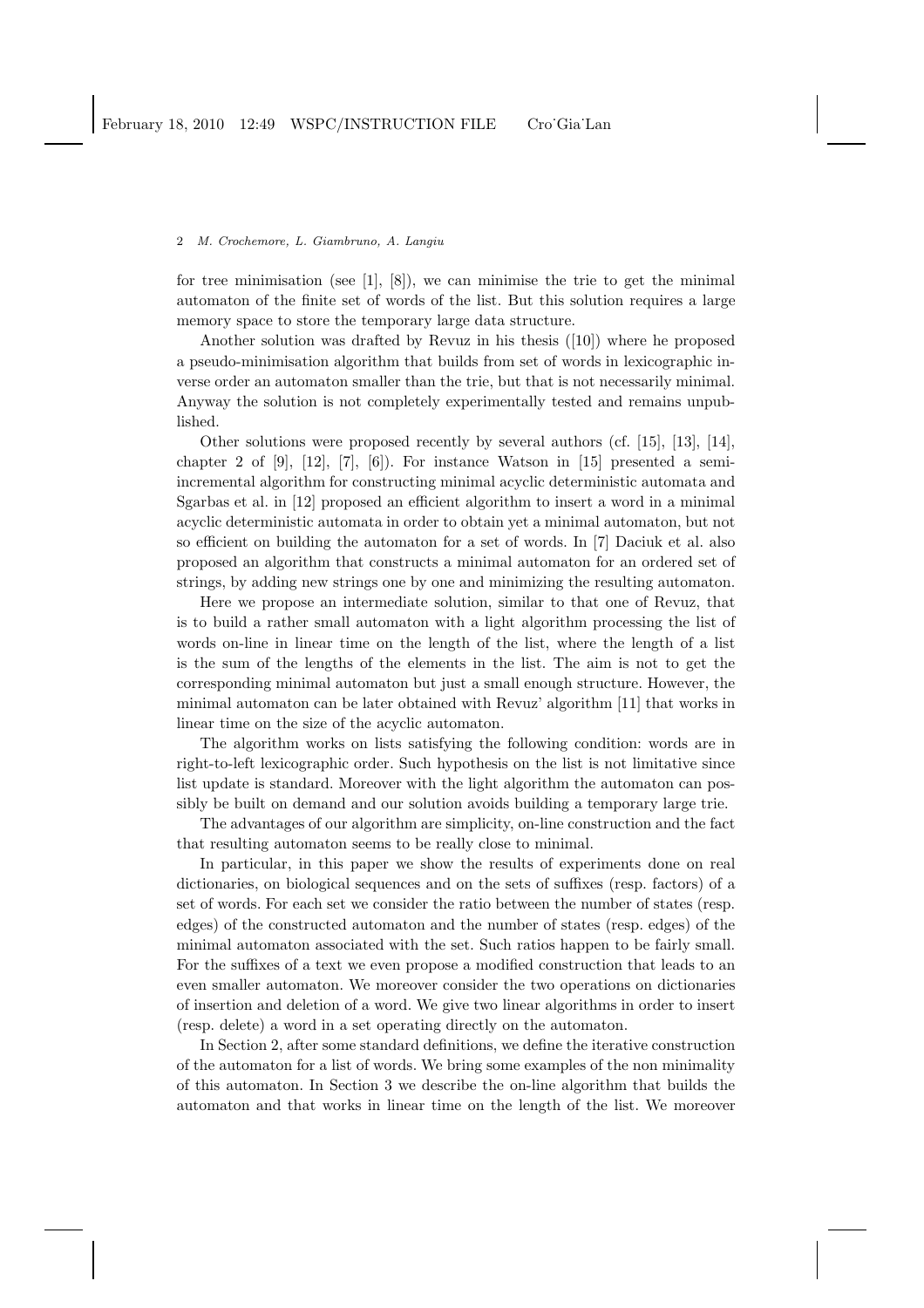bring the results of experiments done on real dictionaries, on biological sequences and on suffixes on the sets of suffixes (resp. factors) of a set of words. In Section 4 we give the algorithms to insert and delete a word directly from the automaton of a finite set of words. In Section 5 we deal with sets that are suffixes of a given word. We give a modified version of our algorithm that leads to an even smaller automaton. Conclusions are in Section 6.

## 2. The algorithm for a finite set of words

For definitions on automata we refer to [3] and to [8].

Let A be a finite alphabet. Let x in  $A^*$ , then we denote by |x| the length of x, by  $x[i]$  for  $0 \leq i \leq |x|$  the letter of index j in x and by  $x[i...k] = x[i] \dots x[k]$ . For any finite set X of words we will denote by  $|X|$  the cardinality of X and we will denote by  $||X||$  the sum of lengths of the elements in  $X$ ,  $||X|| = \sum_{x \in X} |x|$ . Let u be a word in  $A^*$ , we denote by  $S(u)$  the set of the proper suffixes of u together with u.

A *deterministic automaton* over A,  $\mathcal{A} = (Q, i, T, \delta)$  consists of a finite set Q of *states*, of the initial state i, of a subset  $T \subseteq Q$  of *final* states and of a *transition function*  $\delta: Q \times A \longrightarrow Q$ . For each p, q in Q, a in A such that  $\delta(p, a) = q$ , we call  $(p, a, \delta(p, a))$  an *edge* of A. An edge  $e = (p, a, q)$  is also denoted  $p \stackrel{a}{\longrightarrow} q$ . A *path* is a sequence of consecutive edges. A path is successful if its ending state is a final state. Given an automaton A, we denote by  $L(\mathcal{A})$  the language recognised by A.

Let  $X = (x_0, \ldots, x_m)$  be a list of words in  $A^*$  such that the list obtained reversing each word in  $X$  is sorted according to the lexicographic order. We will build an automaton recognising  $X$  with an algorithm that processes the list of words on-line. In order to do this we define inductively a sequence of  $m + 1$  automata  $\mathcal{A}_X^0, \ldots, \mathcal{A}_X^m$ , such that, for each k, the automaton  $\mathcal{A}_X^k$  recognises the language  ${x_0, \ldots, x_k}$ . In particular  $\mathcal{A}_X^m$  will recognises X.

In the following we define  $\mathcal{A}_{X}^{0}$  and then, for each  $k \in \{1, ..., m\}$ , we define the automaton  $\mathcal{A}_{X}^{k}$  from the automaton  $\mathcal{A}_{X}^{k-1}$ . In these automata we will define a unique final state without any outgoing transition that we call  $q_{fin}$ . For each k, we consider the following functions over the set of states of  $\mathcal{A}_{X}^{k}$  with values in N defined, for each state j in  $\mathcal{A}_{X}^{k}$ , as:

- Height:  $H(j)$  is the maximal length of paths from j to a final state.
- Paths toward final states: for  $j \neq q_{fin}$ ,  $PF(j)$  is the number of paths starting at j and ending at final states and  $PF(q_{fin}) = 1$ .
- Indegree:  $Deg^{-}(j)$  is the number of edges ending at j.
- Outdegree:  $Deg^+(j)$  is the number of edges starting at j.

# 2.1. Definition of  $\mathcal{A}_{X}^{0}$

Let  $\mathcal{A}_{X}^{0} = (Q_0, i_0, T_0, \delta_0)$  be the deterministic automaton having as states  $Q_0 =$  $\{0,\ldots,|x_0|\}$ , initial state  $i_0=0$ , final state  $T_0=\{|x_0|\}$  and transitions defined, for each i in  $Q_0 \setminus \{|x_0|\}$ , by  $\delta_0(i, x_0[i]) = i + 1$ . We will denote by  $q_{fin}$  the final state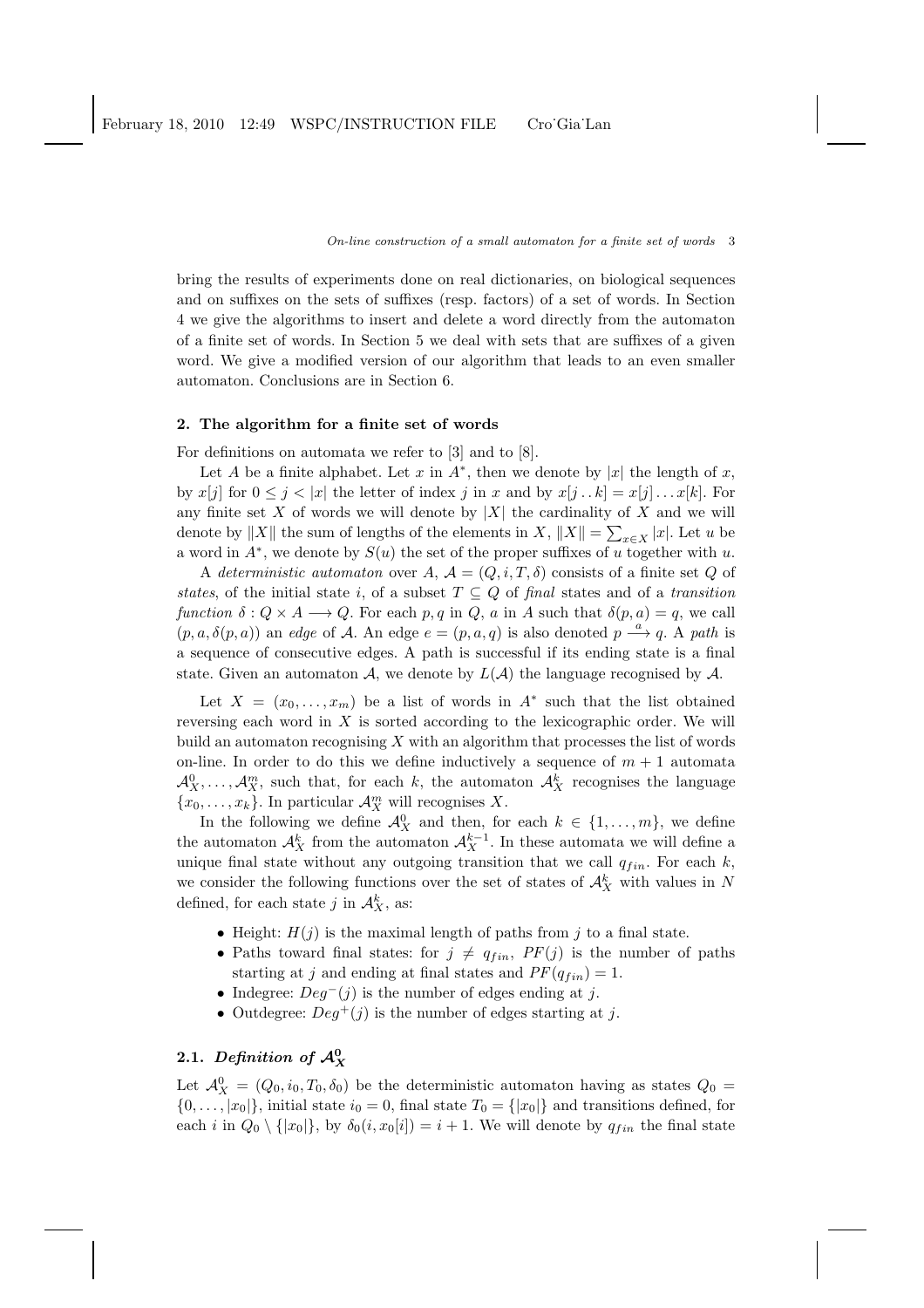|x<sub>0</sub>|. For each k in  $\{0, \ldots, m\}$ ,  $q_{fin}$  will be the unique final state in  $\mathcal{A}_{X}^{k}$  with no edge going out from it. It is easy to prove that  $L(\mathcal{A}_{X}^{0}) = \{x_0\}$ . In Figure 1 we can see  $\mathcal{A}_X^0$  for  $X=(\texttt{aaa},\texttt{ba},\texttt{aab}).$ 



Fig. 1. The automata  $\mathcal{A}_{X}^{0}$  (left) and  $\mathcal{A}_{X}^{1}$  (right) for  $X = (aaa,ba,aab)$ . Since u, the prefix in common between aaa and ba, is the empty word and since  $s$ , the suffix in common between aaa and ba is a, the automaton  $\mathcal{A}_{X}^{1}$  is obtained from  $\mathcal{A}_{X}^{0}$  by adding the edge  $(0, \mathbf{b}, 2)$ .

# 2.2. Definition of  ${\cal A}_X^k$  from  ${\cal A}_X^{k-1}$

Assume  $\mathcal{A}_{X}^{k-1} = (Q_{k-1}, i_{k-1}, T_{k-1}, \delta_{k-1})$  has been built and let us define  $\mathcal{A}_{X}^{k} =$  $(Q_k, i_k, T_k, \delta_k)$ . We define  $i_k = \{0\}.$ 

Let  $u$  be the longest prefix in common between  $x_k$  and the elements  ${x_0, \ldots, x_{k-1}}$ . Let s be the longest suffix in common between  $x_k$  and  $x_{k-1}$ . If  $|s| \ge |x_k| - |u|$  then we redefine s as  $x_k[|u| + 1 \dots |x_k| - 1]$ . Let us consider p the end state of the path c in  $A_X^{k-1}$  starting at 0 with label u. Let q be the state along the path from 0 with label  $x_{k-1}$  for which the sub-path from q to  $q_{fin}$  has label s.

**Indegree-Control** The general idea of the construction of  $\mathcal{A}_X^k$  from  $\mathcal{A}_X^{k-1}$  would be to add a path from  $p$  to  $q$ . See Figure 1. Anyway in general we cannot do this since we would add others words other than  $x_k$ , as we can see in Figure 2. This depends on the fact that on the path c there are states r with  $Deq^-(r) > 1$ . Thus, before adding a path from  $p$  to  $q$ , we have to do a transformation of the automaton like in Figure 3. b b



Fig. 2. Incorrect construction of  $\mathcal{A}_{X}^{2}$  for  $X = (aaa,ba,aab)$ : in this case  $u = aa$  and  $s = \varepsilon$ , but, since  $Deg^-(2) > 1$ , adding the edge  $(2, b, 3)$  leads to an automaton accepting {aaa,ba,ab,bb}.

More formally we consider separately the case in which there is a state on  $c$  with indegree greater than 1 and the other case.

*I CASE: In* c *there is a state with indegree greater than* 1*.*

Let us call r the first state with  $Deq^-(r) > 1$ . Let us decompose the path c as  $c: 0 \xrightarrow{u_0} r_0 \xrightarrow{x[\ell]} r \xrightarrow{u_1} p$ . We construct the automaton  $\mathcal{B}_X^{k-1} = (Q'_{k-1}, 0, T'_{k-1}, \delta'_{k-1})$ in the following way. In order to construct  $\delta'_{k-1}$ :

-we delete the edge  $r_0 \stackrel{x[\ell]}{\longrightarrow} r$ ,

-we construct a path from  $r_0$  with label  $x[\ell]u_1$ , let us call  $p'$  its ending state,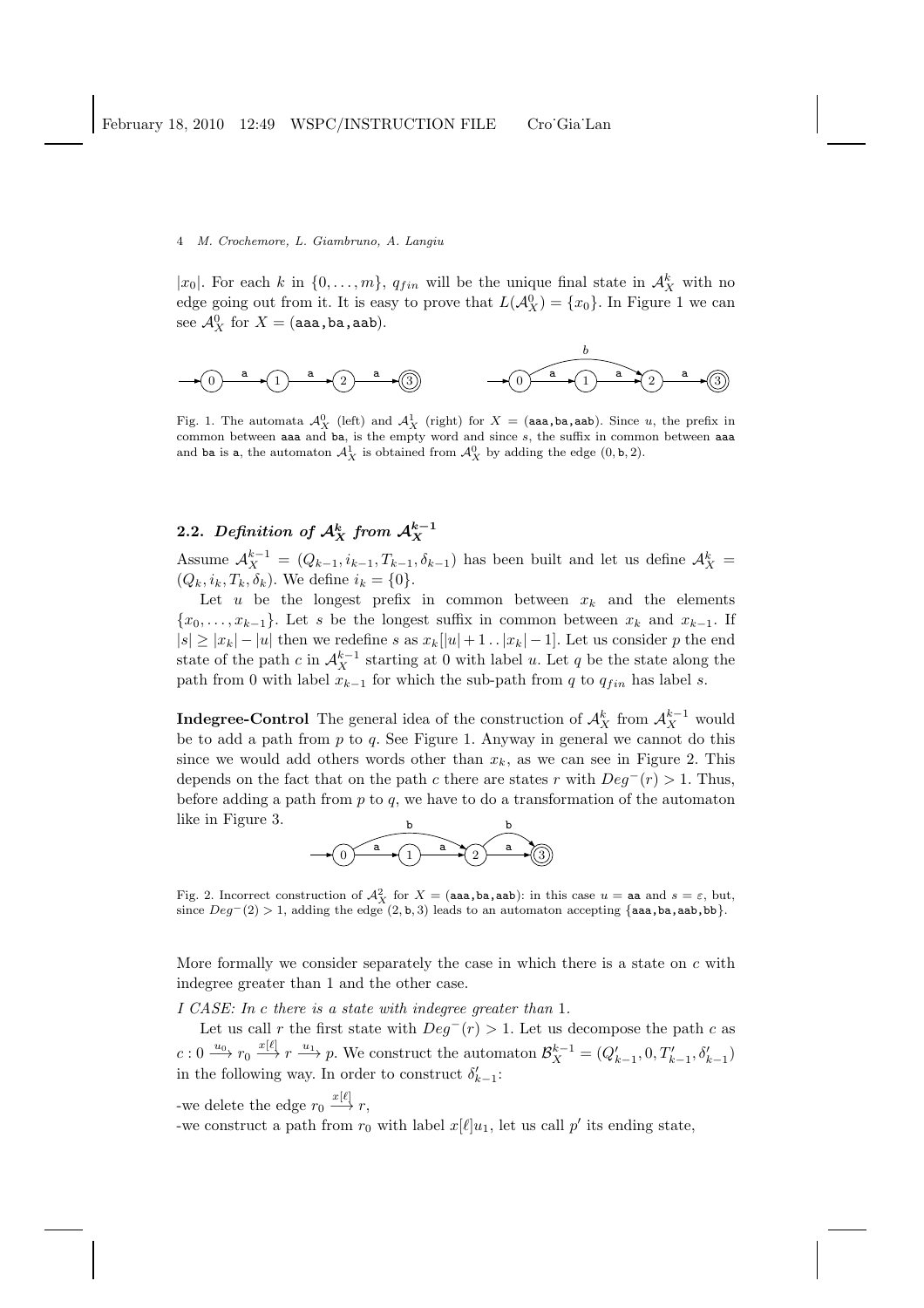

Fig. 3. Automata  $\mathcal{B}_X^1$  (left) and  $\mathcal{A}_X^2$  (right) for  $X = (aaa, ba, aab)$ . The automaton  $\mathcal{B}_X^1$  is equivalent to  $\mathcal{A}_X^1$  and it is obtained from  $\mathcal{A}_X^1$  by doing a copy of the path from 0 to 4 with label automaton  $\mathcal{A}_{X}^{2}$  is obtained by adding the edge  $(4, b, 3)$ 

-we create for each edge going out from  $p$  with label  $a$  and ending at a state  $t$ ,  $p \stackrel{a}{\longrightarrow} t$ , the edge from  $p', p' \stackrel{a}{\longrightarrow} t$ .

Moreover, if we duplicate a final state  $f$  then the duplicate will be a final state too. Following Lemma 2, f will be equal to  $q_{fin}$ . More formally we define  $Q'_{k-1}$  =  $Q_{k-1} \cup \{|Q_{k-1}|, \ldots, |Q_{k-1}| + |u_1|\}$  and

$$
\begin{cases} \delta'_{k-1}(i,a) = \delta_{k-1}(i,a), & \forall i \neq r_0, \forall a \in A; \\ \delta'_{k-1}(r_0, x_k[\ell]) = |Q_{k-1}|, \\ \delta'_{k-1}(|Q_{k-1}| + i, x_k[\ell + i]) = |Q_{k-1}| + i + 1, \forall i = 0, \dots |u_1| - 1; \\ \delta'_{k-1}(|Q_{k-1}| + |u_1|, a) = \delta_{k-1}(p, a), & \forall a \in A. \end{cases}
$$

We denote by p the state  $|Q_{k-1}| + |u_1|$ .

*II CASE: the other case.* We consider  $\mathcal{B}_X^{k-1} = \mathcal{A}_X^{k-1}$ .

We consider now the automaton  $\mathcal{B}_{X}^{k-1}$ . If  $x_k$  is the prefix of a word in  $\{x_0, \ldots, x_{k-1}\}$ then we add p to the final states of  $\mathcal{B}_{X}^{k-1}$ , that is  $T'_{k-1} = T_{k-1} \cup \{p\}$  and we define  $\mathcal{A}_{X}^{k}=\mathcal{B}_{X}^{k-1}.$ 

Otherwise we proceed with the following control. We have the decomposition of  $x_k$  as  $x_k = uws$ , with  $w \in A^+$ .

Paths toward final states control As before, the general idea is to add a path from  $p$  to  $q$  with label  $w$ , but there are some other controls that are required. In Figure 4 we see another situation in which we cannot add a path from  $p$  to  $q$ otherwise we would add words not in  $X$ . In this case, it depends on the fact that the number of paths from q towards final states is greater than one, that is  $PF[q] > 1$ .

Thus, if  $PF(q) > 1$  then we consider in the path d from q to  $q_{fin}$  with label s the first state q' such that  $PF(q') = 1$ , if it exists. In this case we call  $s_1$  the label of the subpath of d from q to q' and let  $s = s_1 s_2$ . We call w the word  $ws_1$ , s the word  $s_2$  and q the state  $q'$ . See Figure 4 for an example.

If there is no q' with  $PF[q'] = 1$  in the path from q to  $q_{fin}$  with label s, then we define q as  $q_{fin}$  and w as ws. Otherwise we proceed with the Height control.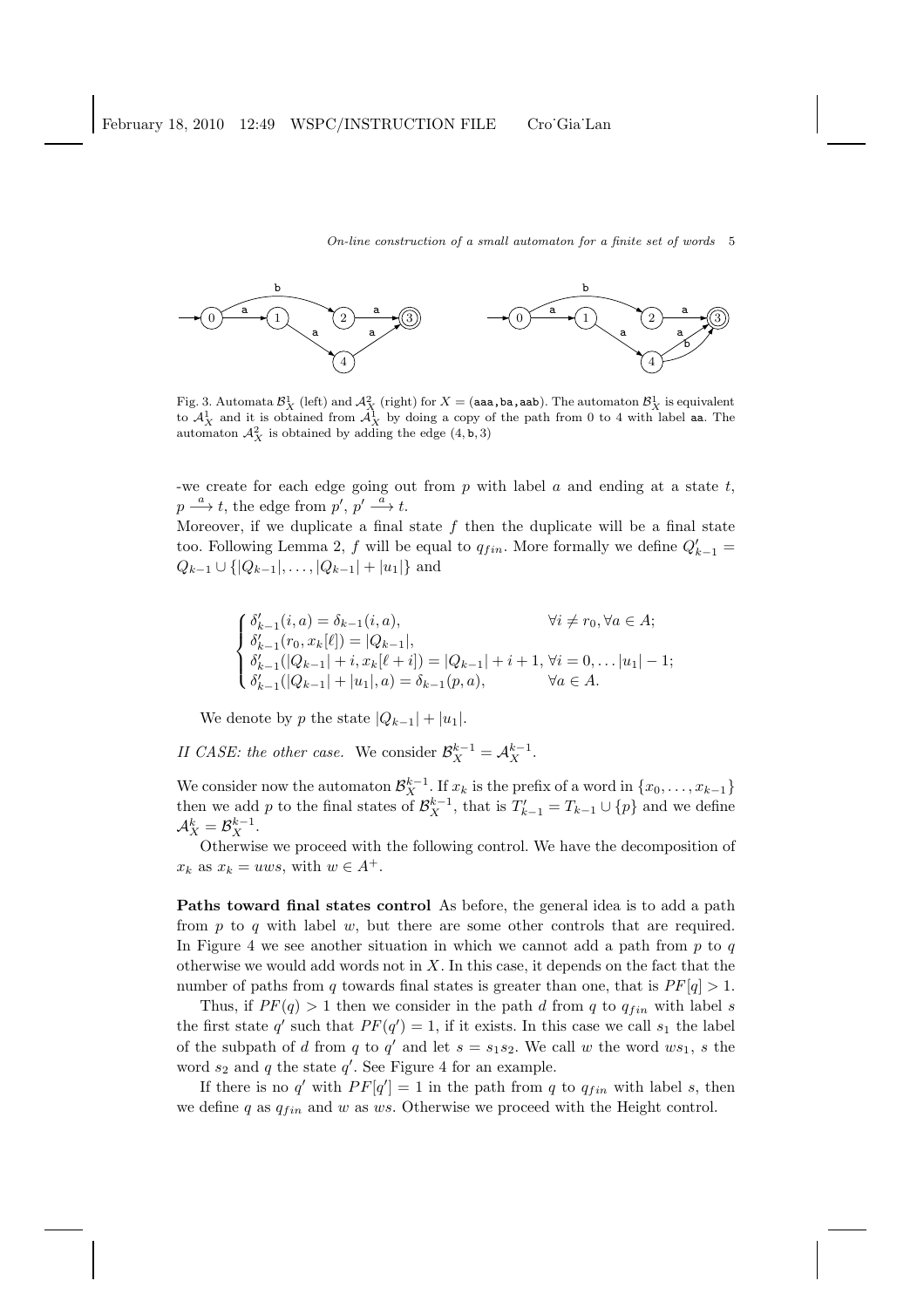

Fig. 4. Incorrect construction of  $\mathcal{A}_{X}^{3}$  (left) for  $X = (aaa,ba, aab, abb)$ : adding the edge  $(1, b, 4)$  to  $\mathcal{A}_{X}^2$  leads to an automaton accepting {aaa,ba,aab,abb,aba}. Right construction of  $\mathcal{A}_{X}^3$  (right): it is obtained by adding the path from 1 to 3 with label bb. In particular 3 is the first state  $q'$  in the path from 4 to 3 with  $PF[q'] = 1$ 



Fig. 5. We have the automaton  $\mathcal{A}_{X}^{0}$  (left) for  $X = (aba, abbba)$  and the incorrect construction of  $\mathcal{A}_{X}^{\tilde{1}}$  (right): adding the edge  $(2, \mathfrak{b}, \tilde{1})$  would lead to an automaton accepting the infinite language  $\{aba, a(bb)*a\}.$ 



Fig. 6. We have the right construction of  $\mathcal{A}_{X}^{1}$  for  $X = (aba, abbba)$ .

**Height-Control** If  $H(p) \leq H(q)$  then in general we cannot add a path from p to q because if there is a path from  $q$  to p then we will have infinitely many words recognised, as we can see in the example in Figure 5. We have to do another transformation as in Figure 6.

If  $H(p) \leq H(q)$  then we consider in the path d, from q to  $q_{fin}$  with label s, the first state q' such that  $H(p) > H(q')$ . We call  $s_1$  the label of the subpath of d from q to q'. Let  $s = s_1 s_2$ . We call w the word  $ws_1$ , s the word  $s_2$  and q the state q'. In Figure 6 we have an example of the construction.

If  $H(p) > H(q)$  then we go further.

Another case that could create problem is when  $p = q_{fin}$ . In this case, if we add a path from  $p$  to  $q_{fin}$  with label w then we would add also infinitely many words to the language recognised by the automaton, as in the example in Figure 7. In Figure 7 it is also reported the right construction of the automaton, as explained in the following.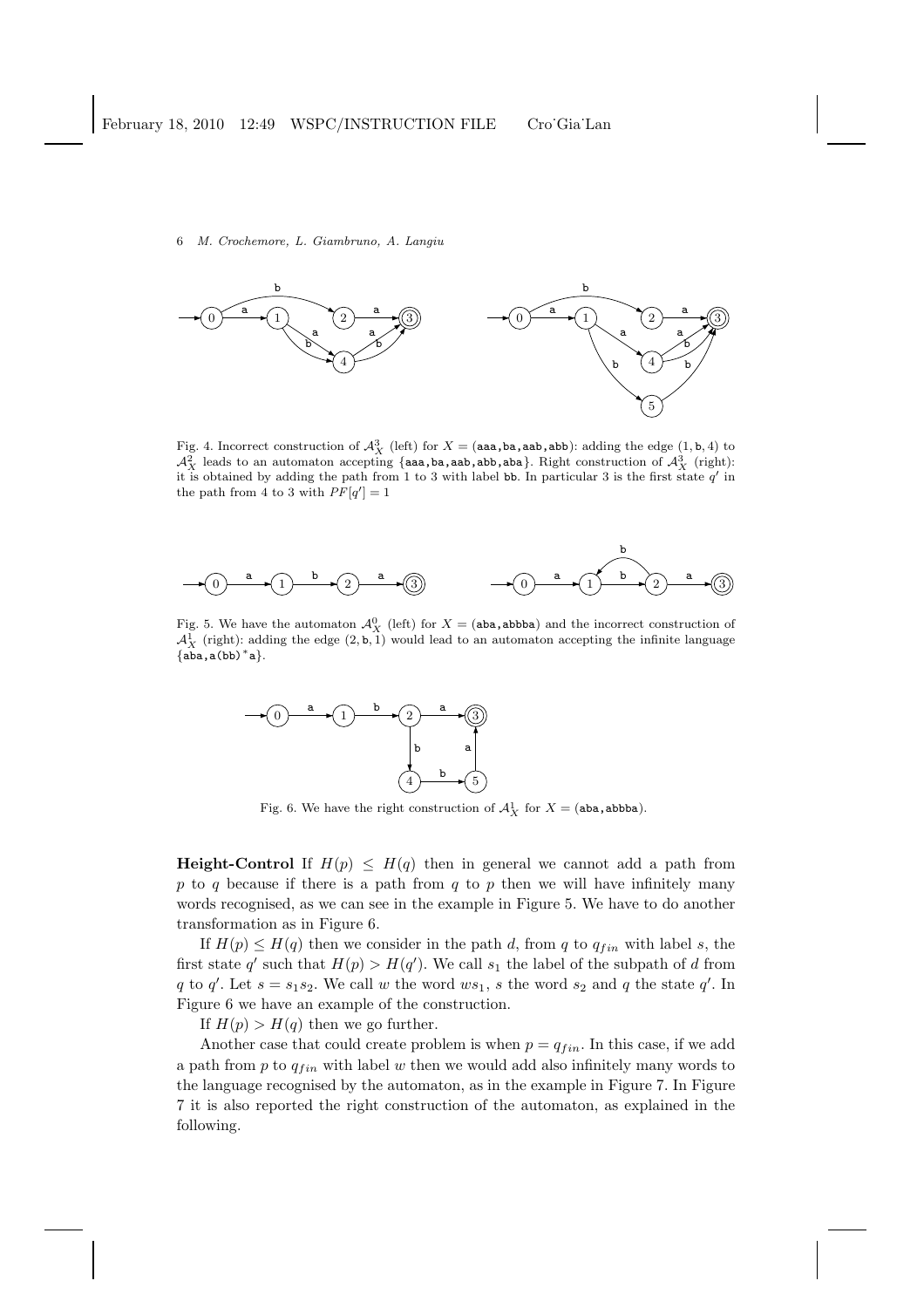On-line construction of a small automaton for a finite set of words  $\begin{bmatrix} 7 \end{bmatrix}$ 



Fig. 7. Incorrect construction of  $\mathcal{A}_{X}^{4}$  (left) and the right construction of  $\mathcal{A}_{X}^{4}$  (right) for  $X =$ (aaa,ba,aab,abb,abbb).

When  $p = q_{fin}$  we consider the following decomposition of c, the path from 0 with label u,  $c: 0 \stackrel{u'}{\longrightarrow} p' \stackrel{a}{\longrightarrow} q_{fin}$ . We delete the edge  $p' \stackrel{a}{\longrightarrow} q_{fin}$ . Then we add an edge from  $p'$  to a new state  $p''$  with label a and we add  $p''$  to the set of final states. We call p the state p''. More formally we define  $Q_k = Q'_{k-1} \cup \{|Q'_{k-1}|\}$  and

$$
\label{eq:delta} \left\{ \begin{aligned} &\delta_k(i,a)=\delta'_{k-1}(i,a), \quad \forall i\neq p', \forall a\in A;\\ &\delta_k(p',a)=|Q'_{k-1}|,\\ &\delta_k(p',a)=\delta'_{k-1}(p',a), \forall b\in A, b\neq a; \end{aligned} \right.
$$

We call p the state  $|Q'_{k-1}|$ .

Finally in all cases we add a path from p to q with label w, that is  $Q_k =$  $Q'_{k-1} \cup \{|Q'_{k-1}| + 1, \ldots, |Q'_{k-1}| + |w| - 3\}$  and

$$
\begin{cases} \delta_k(i,a) = \delta'_{k-1}(i,a), & \forall i \neq p, \forall a \in A; \\ \delta_k(p,w[0]) = |Q'_{k-1}|, & \quad \forall a \in A, a \neq w[0]; \\ \delta_k(p,a) = \delta'_{k-1}(p,a), & \forall a \in A, a \neq w[0]; \\ \delta_k(|Q'_{k-1}|+i,w[i+1]) = |Q'_{k-1}|+i+1, \forall i = 0,\ldots |w|-3; \\ \delta_k(|Q'_{k-1}|+|w|-3,w[|w|-1]) = q, & \forall a \in A. \end{cases}
$$

We have proved the following:

**Theorem 1.** *For each*  $k \in \{0, \ldots, m\}$ *, the language recognised by the automaton*  $\mathcal{A}_{X}^{k}$  is  $L(\mathcal{A}_{X}^{k}) = \{x_{0}, \ldots, x_{k}\}.$ 

In order to prove it we make use of the following lemma:

**Lemma 2.** Let  $k \in \{0, \ldots, m\}$ . For each state i of  $\mathcal{A}_{X}^{k}$  with  $Deg^{-}(i) > 1$ , there *exists a unique path from* i *toward final states.*

**Proof.** We will prove the lemma by induction on k. For  $k = 0$  it is easily true.

Let us suppose that it is true for  $k-1$  and let us prove it for k. Let i be a state of  $\mathcal{A}_{X}^{k}$  with  $Deg^{-}(i) > 1$  then i is a state of  $\mathcal{A}_{X}^{k-1}$  with  $Deg^{-}(i) \geq 1$ .

If  $Deg^-(i) = 1$  in  $\mathcal{A}_X^{k-1}$  then i is in  $\mathcal{A}_X^k$  the ending state q of the path from p with label w relative to  $x_k$  and, by the PF control, one has that there is only one path from  $i = q$  toward final states.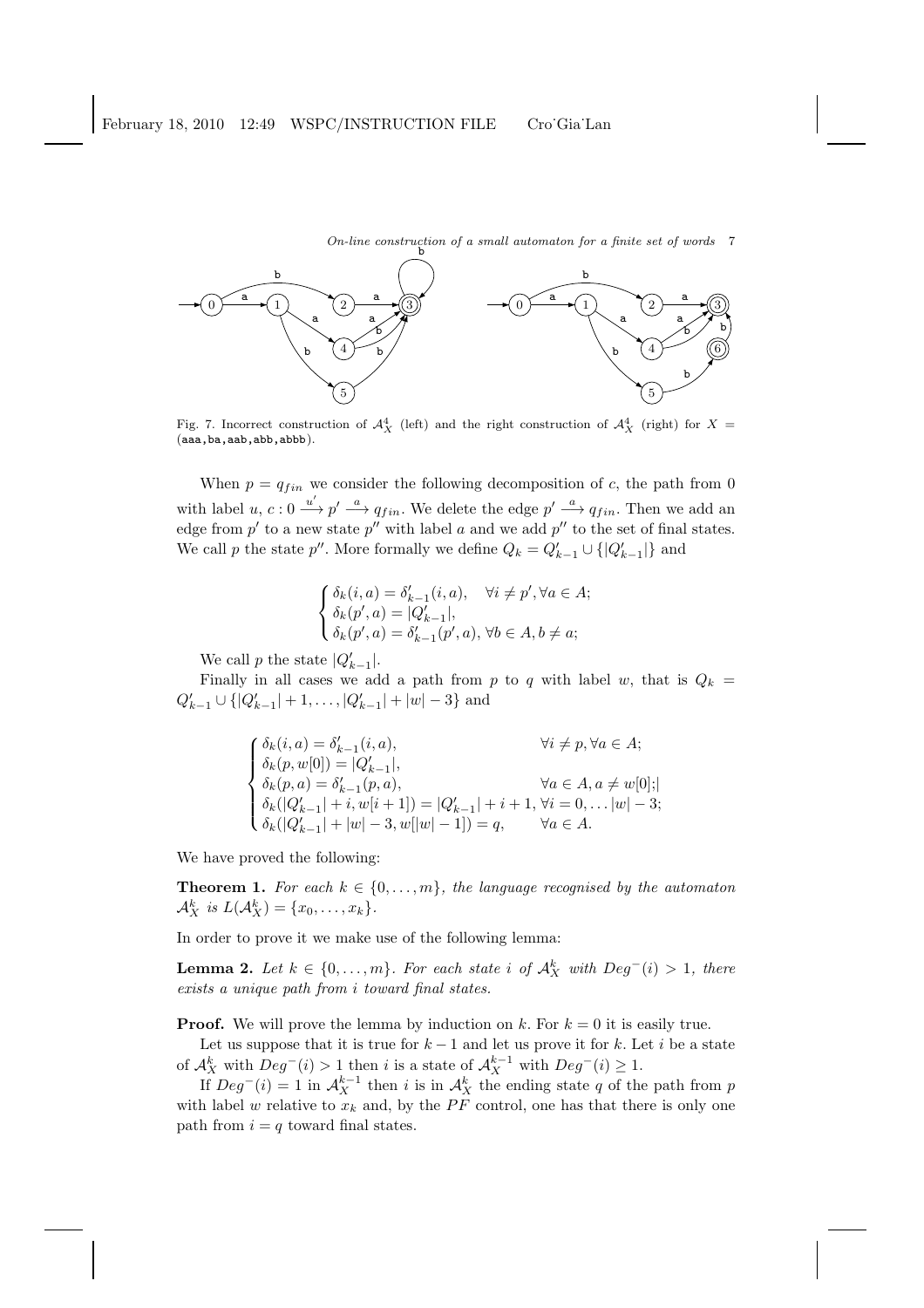If  $Deg^-(i) > 1$  in  $\mathcal{A}_{X}^{k-1}$  then i is not contained in the path from 0 to p relative to  $x_k$ , by construction. So by the inductive hypothesis there is a unique path from i toward final states.  $\Box$ 

By Lemma 2, it follows:

**Corollary 3.** Let  $k \in \{0, \ldots, m\}$ . For each state i of  $\mathcal{A}_{X}^{k}$  with  $Deg^{-}(i) > 1$ , there  $exists a unique path starting from i and ending at the final state  $q_{fin}$ .$ 

**Proof of Theorem 1:** We will prove the theorem by induction on k. For  $k = 0$ it is easily true.

Let us suppose that it is true for  $k-1$  and let us prove it for k. Let us prove that the automaton  $\mathcal{B}_{X}^{k-1}$ , obtained after the indegree control, recognises  $\{x_0, \ldots, x_{k-1}\},$ that is  $L(\mathcal{B}_X^{k-1}) = L(\mathcal{A}_X^{k-1})$ . Let us suppose to be in CASE I otherwise it is trivial.

Trivially we have that  $L(\mathcal{B}_{X}^{k-1}) \subseteq L(\mathcal{A}_{X}^{k-1})$ . For the other inclusion, let d be a successful path in  $\mathcal{A}_{X}^{k-1}$ . If d does not contain the edge  $r_0 \stackrel{x[\ell]}{\longrightarrow} r$  then the path d will be also in  $\mathcal{B}_{X}^{k-1}$ . If d contains the edge  $r_0 \stackrel{x[\ell]}{\longrightarrow} r$  then d contains necessarily as subpath  $r_0 \stackrel{x[\ell]}{\longrightarrow} r \stackrel{u_1}{\longrightarrow} p$ , in fact, since  $Deg^-(r_0) > 1$ , by Corollary 3, there exists a unique path starting at  $r_0$  and ending at  $q_{fin}$ . So there exists in  $\mathcal{B}_{X}^{k-1}$  a successful path with the same label as d.

Let us prove now that the automaton  $\mathcal{A}_X^k$  recognises  $\{x_0, \ldots, x_k\}$ . If x is the prefix of a word in  $\{x_0, \ldots, x_{k-1}\}\$  then we add p to the set of final states and, since the states in the path from 0 to  $p$  with label  $u$  have indegree equal to one, then we only add  $x_k$  to  $L(\mathcal{A}_X^{k-1}) = \{x_0, \ldots, x_{k-1}\}.$ 

Otherwise, if  $p = q_{fin}$  then we transform  $\mathcal{B}_{X}^{k-1}$  in an automaton recognising the same language.

In all cases the automaton  $\mathcal{A}_{X}^{k}$  is obtained from  $\mathcal{B}_{X}^{k-1}$  by adding a path from  $p$ to  $q$  with label  $w$ , as defined before.

By the 'Indegree Control', there exists a unique path in  $\mathcal{B}_{X}^{k-1}$  from 0 to p with label  $u$  and, by the 'paths toward final states control' there exists a unique path in  $\mathcal{B}_{X}^{k-1}$  from q to  $q_{fin}$  with label s. Moreover, since  $H(p) > H(q)$ , there are no paths from q to p, otherwise there would be a path from q to  $q_{fin}$  longer than every path from  $p$  to  $q_{fin}$ .

Thus we only add to  $L(A_X^{k-1})$  the word  $x = uws$ , that is the thesis.

## 2.3. Non minimality of the automaton: example

Given X a finite language, the automaton  $A_X$  is not necessarily minimal. This can follow, for example, from the not necessary indegree control done while building an automaton.

In the example in Figure 1 we see the construction of  $\mathcal{A}_{X}^{0}$  and  $\mathcal{A}_{X}^{1}$  for  $X =$ (aaa,ba,aab,bb). In order to construct  $\mathcal{A}_{X}^{2}$  we have to do the indegree control as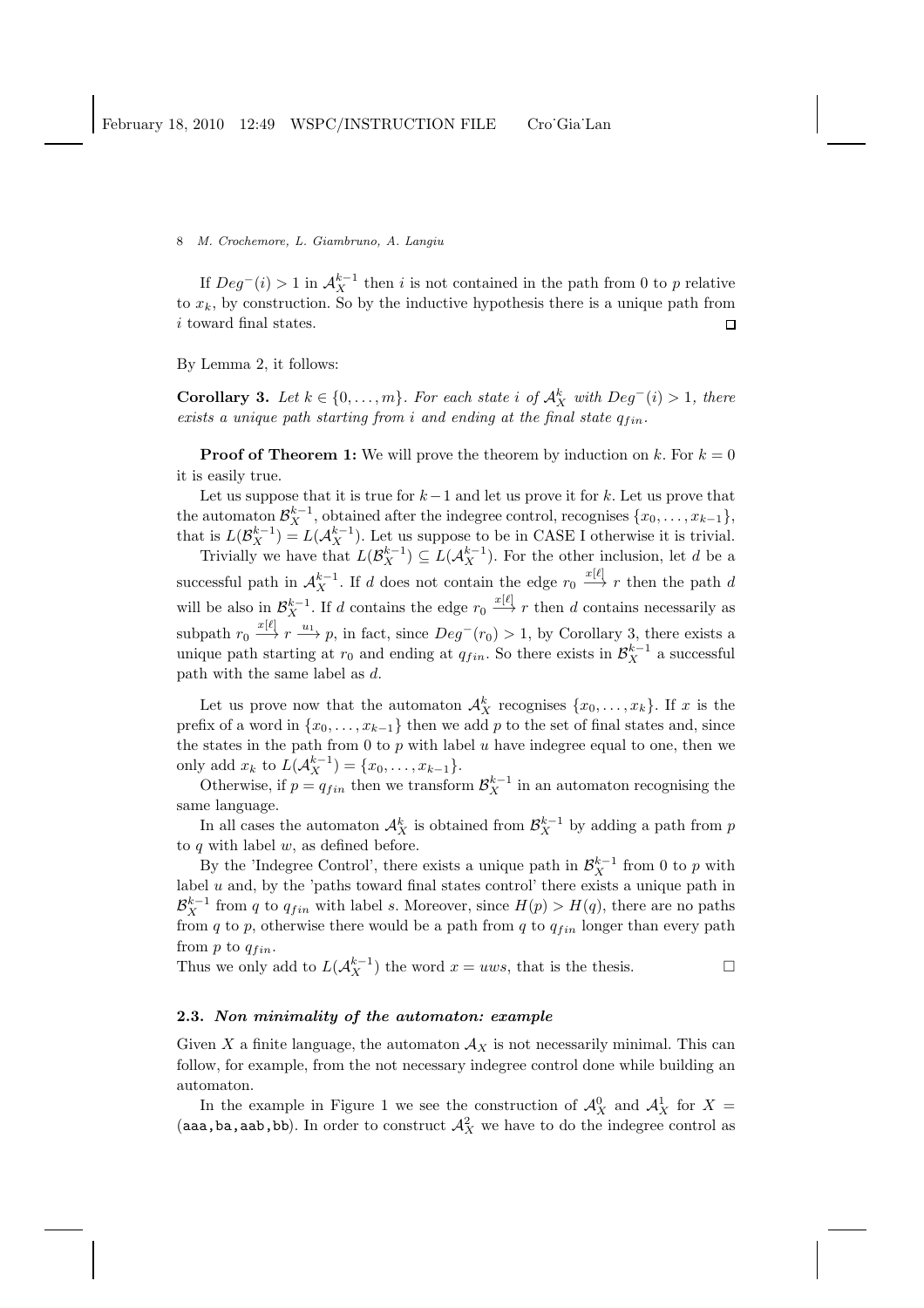

Fig. 8. Non minimal automaton  $\mathcal{A}_X^3$  for  $X = ($ aaa,ba,aab,bb).

in Figure 3. In Figure 8 we have  $\mathcal{A}_{X}^{3}$  that is not minimal since the states 2 and 4 are equivalent.

The non minimality follows here from the indegree control. In fact, in this case the indegree control would not be necessary since bb is also in  $X$  (see Figure 2). So the algorithm creates unnecessary states and the automaton  $\mathcal{A}^3_X$  results to be non minimal.

## 3. Construction algorithm

Let  $X = (x_0, \ldots, x_m)$  be a list of words in  $A^*$  ordered by right-to-left lexicographic order and let  $\sum_{i=0,m} |x_i| = n$ . Let us call  $\mathcal{A}_X$  the automaton  $\mathcal{A}_X^m$  recognising X. In order to build it on-line we have to go through all the automata  $\mathcal{A}_{X}^{k}$ ,  $0 \leq k \leq m$ .

For the construction of  $A_X$  we consider a matrix of n lines and 3 columns where we will memorize the values of the three functions  $H, Deg^{-1}$  and PF for each state of the automaton. In the outline, when we write  $A$ , we will consider the automaton A together with this matrix. The outline of the algorithm for computing  $A_X$  is the following:

CONSTRUCTION- $\mathcal{A}_X(X)$ 1.  $(A, R) \leftarrow \text{Construction-}\mathcal{A}_{X}^{0} \ (X[0])$  $\triangleleft$  denote by  $q_{fin}$  the final state of A, define  $PF[q_{fin}] = 1$ 2. for  $k \leftarrow 1$  to  $|X| - 1$  do 3.  $(\mathcal{A}, R) \leftarrow \texttt{ADD-WORD}(\mathcal{A}, X[k], X[k-1], R)$ 4. Return A

Let us consider now the function CONSTRUCTION- $A_X$ . In line 1 we have the function CONSTRUCTION- $A_0$ . Such a function computes the automaton A recognising  $X[0]$ . The automaton  $A$  is constructed using lists of adjacency. Its states are the integer  $\{0, \ldots, |X[0]| \}$ , 0 is the initial state and  $|X[0]|$  is the final state. Moreover the function CONSTRUCTION- $A_0$  returns a list R containing the sequence of states of A taken in the order of the construction.

In lines 2-3, for each k from 1 to |X|, we add to the automaton A the word  $X[k]$  using the procedure ADD-WORD below. Let us now see more in detail how the procedure ADD-WORD works. It has as input an automaton  $A$  and two words x and y and it returns the automaton obtained from  $A$ , by adding the word x, and R, the sequence of states along the path corresponding to the added word  $x$ . In line 1 it computes  $s$  the suffix in common  $x$  and  $y$ .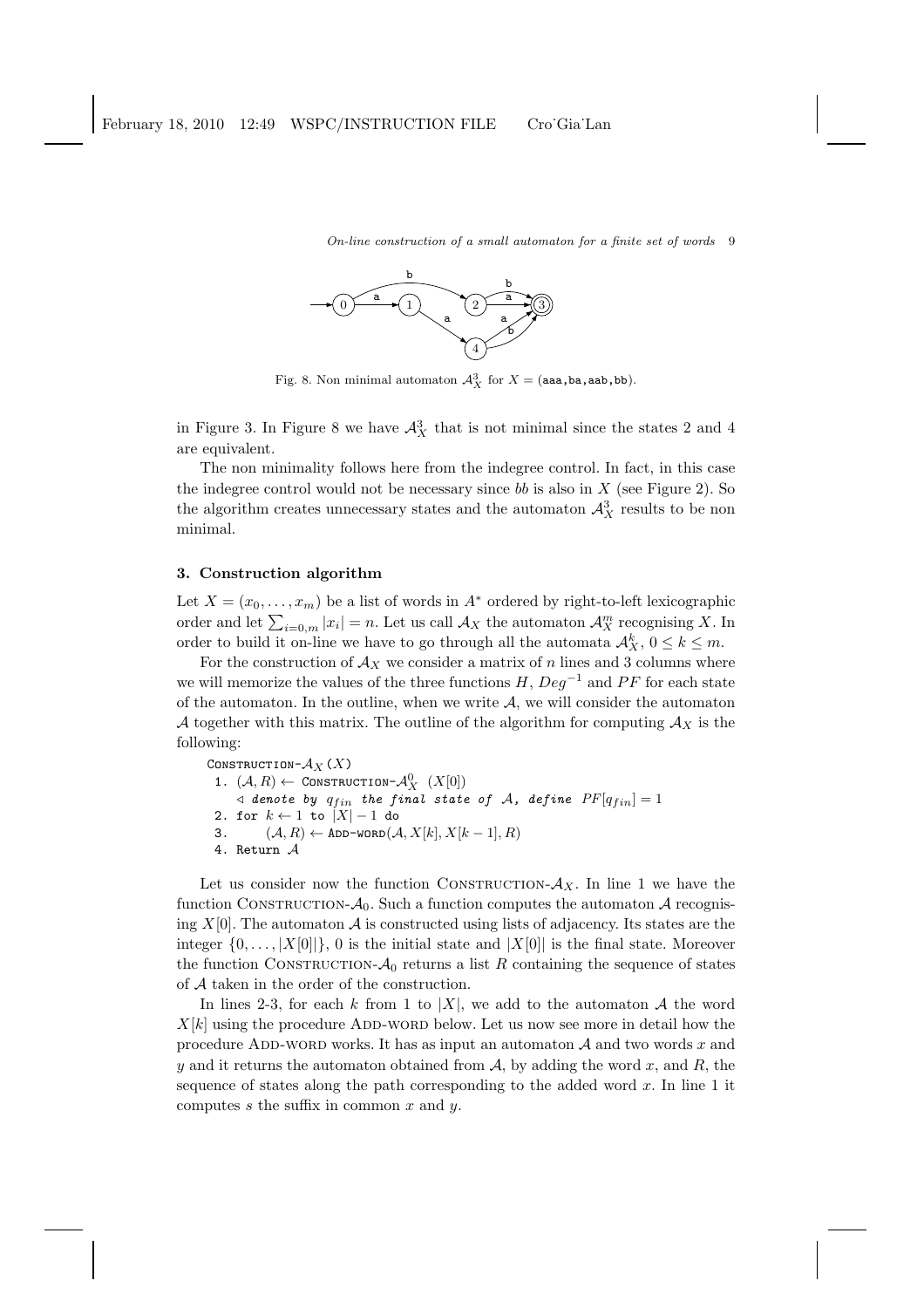```
ADD-WORD(A, x, y, R)1. compute s the suffix in common between x and y2. (\mathcal{A}, j, p) \leftarrow INDEGREE-CONTROL (\mathcal{A}, x)3. if |x| = j then
4. add p to T
5. redefine PF for the states in the path from 0 with label x6. define R as the list of states in the path from 0 with label x7. else
8. if |x| - |s| \leq j then s \leftarrow s[j+1..|s|-1]9. q \leftarrow R[|R| - |s|]10. (\mathcal{A}, q, h) \leftarrow \texttt{PF-CONTROL}(\mathcal{A}, q, s)11. if PF[q] \neq 1 then q_{fin} \leftarrow q12. else
13. s \leftarrow s[h \dots |s| - 1]14. (A, q, h) \leftarrow \text{HEIGHT-CONTROL}(A, p, q, s)15. if p = q_{fin} then<br>16. delete the
              delete the last edge of the path c starting at 0 with label x[0.. j - 1]17. add an edge from p_1, ending state of c, to a new state p_218. add p_2 to T19. (\mathcal{A}, R) \leftarrow \text{ADD PATH}(\mathcal{A}, x[0..j-1], x[j..h-1], q)20. Return (A, R)
```
In line 2 it calls the INDEGREE-CONTROL function on  $(A, x)$  below.

```
INDEGREE-CONTROL(A, x)1. p \leftarrow 0, j \leftarrow 0, InDegControl \leftarrow False
2. while \delta(p, x[j]) \neq NIL and j \neq |x|3. p_1 \leftarrow p4. p \leftarrow \delta(p, x[j])5. if InDegControl = False then
 6. if Deg^{-}[p] \neq 1 then
 7. create an edge from p_1 to a new state p_2 with label x[j]8. define Deg^- for p_2 and for p9. if p \in T then add p_2 to T10. InDegControl \leftarrow True11. else
 12. create an edge from p_2 to a new state q with label x[j]13. Deg^{-}[q] \leftarrow 114. p_2 \leftarrow q15. if p \in T then add p_2 to T
 16. j \leftarrow j + 117.if InDegControl = True then
 18. for each edge starting at p, with label a and ending state q19. create an edge from p_2 to q with label a<br>20. Deq^{-}[\delta(p_2, a)] \leftarrow Deq^{-}[\delta(p_2, a)] + 120. Deg^{-}[\delta(p_2, a)] \leftarrow Deg^{-}[\delta(p_2, a)] + 1<br>21. redefine the Height for all the new
         redefine the Height for all the new states created
 22. p \leftarrow p_223. Return (\mathcal{A}, j, p)
```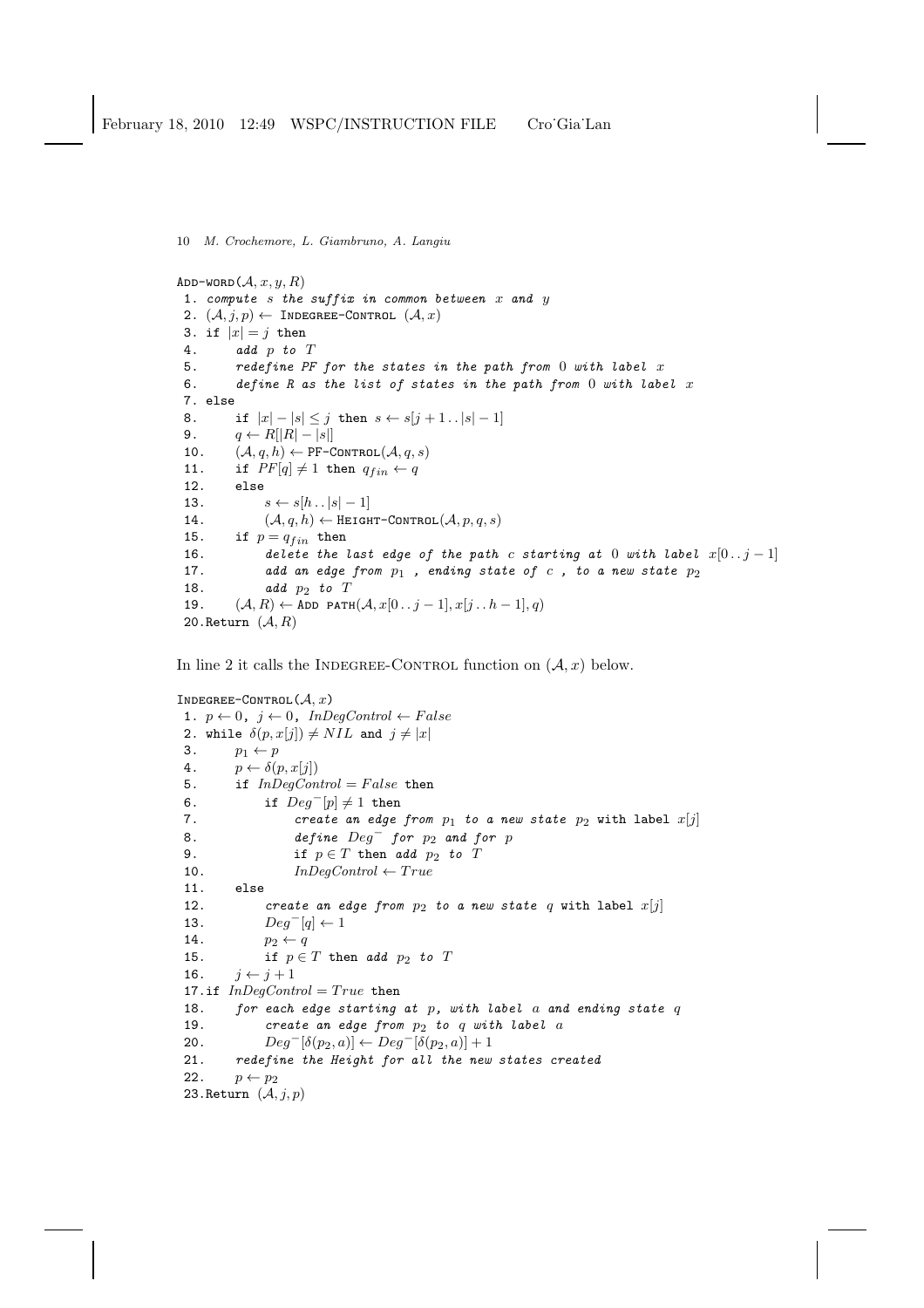Such a function reads the word  $x$  in  $A$  until it is possible. Let us call  $u$  the longest prefix of x that is the label of an accessible path in  $A$ , let p be the ending state of this path. If, in such a path, there is an edge  $r1 \stackrel{a}{\longrightarrow} r$  such that r has indegree greater than 1 then the function creates a path from  $r1$  labelled by the remaining part of u, let  $p_2$  be its ending state. It redefines also the function  $Deg^$ for the states in the new path.

In this case, for each edge starting at  $p$  with label  $a$  and ending at a state  $p'$ , it creates an edge starting at  $p_2$  with label a and ending at  $p'$ . It calls p the state  $p_2$ and it redefines the height for the new states created. It moreover put on the set of final states of  $A$  the states created that are copies of final states of  $A$ .

The INDEGREE-CONTROL function returns  $A$ , j and p, where j is the length of the longest prefix of x which is the label of an accessible path in  $A$  and  $p$  is the ending state of this path.

Let us come back to ADD-WORD. In line 3 it controls if  $x[0 \tcdot i - 1] = x$ , that is if x is the prefix of an already seen word. In this case in lines 4-6 it puts  $p$  in the set of final states  $T$ , it redefines  $PF$  for the states on the path labelled  $x$  and it defines  $R$  as the list of states in the path from 0 with label  $x$ .

If  $x[0 \tcdot i - 1] \neq x$ , that is x is not the prefix of an already seen word, then we go to line 8. If  $|x| - |s| \leq j$  then we redefine s. In line 9 we use R in order to find the state q such that there is a path from  $q$  to the final state  $q_{fin}$  with label s.

In line 10 the PF-CONTROL function is called. It takes as argument the automaton A, q and s. The function reads from q the word s until either it finds a state  $q'$ with  $PF[q'] = 1$  or it ends reading s. If s' is the label of the path from q to q' then it returns the length of such a path  $h$ . In line 11 if  $PF[q]$  is greater than 1 then we define q as  $q_{fin}$ . Otherwise we go to line 13 where we redefine s as  $s[h \tcdot |s|]$ .

In line 14 we have a call to the HEIGHT-CONTROL function. It takes as argument the automaton  $A$ ,  $p$ ,  $q$  and the word  $s$ . Such a function reads in  $A$ , starting at  $q$ , the word s until it finds a state q' with  $H[p] > H[q']$ . If s' is the label of the path from  $q$  to  $q'$  then it returns the length of such a path  $h$ .

```
PF-CONTROL (\mathcal{A}, q, s)1. h \leftarrow 02. while PF[q] \neq 1 and h \neq |s|3. q \leftarrow \delta(q, s[h])4. h \leftarrow h + 15. Return (A, q, h)HEIGHT-CONTROL (A, p, q, s)1. h \leftarrow 02. while H[p] \leq H[q] and h \neq |s|3. q \leftarrow \delta(q, s[h])4. h \leftarrow h + 15. Return (A, q, h)
```
In line 15 it controls if  $p = q_{fin}$ . In such a case it does the transformation as written in lines 16, 17 and 18. In line 19 we call the function ADD-PATH on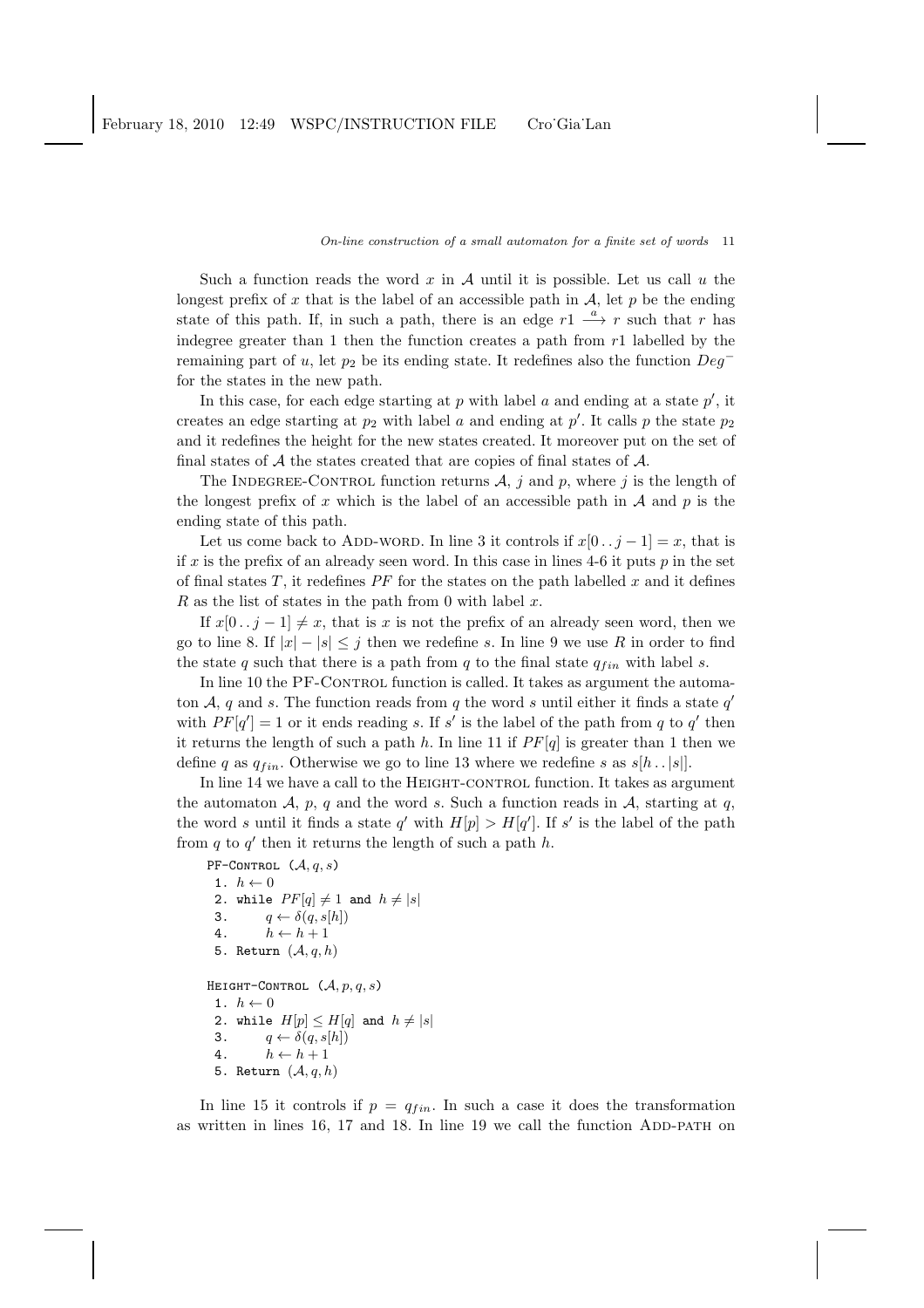$(A, x[0 \tcdot i-1], x[i \tcdot h-1], q).$ 

The function ADD-PATH takes as argument  $(A, u, w, q)$  with u and w words and q state of A. It returns the automaton A obtained by adding a path with label w from  $p$ , final state of the path in  $A$  from 0 with label  $u$ , to  $q$ . The function creates the path from p to q with label w and defines H,  $PF$  and  $Deq^-$  for the new states. It redefines  $H$ ,  $PF$  and  $Deg^-$  for the states of the path from 0 with label u. Finally it puts all the states on the path from 0 to  $q_{fin}$  with label x in a list R. Then it returns the automaton  $A$  and the list  $R$ .

## Time complexity

We define  $\mathcal{A}_{X}^{0}$  using lists of adjacency. So we compute  $\mathcal{A}_{X}^{0}$  with the associated matrix and R in  $\mathcal{O}(|X[0]|)$ . Let us analyze the time complexity of the other functions.

For each k, let us call u the longest prefix common to  $X[k]$  and  $\{X[0], \ldots, X[k-1]\}$ 1]. The INDEGREE-CONTROL function has time complexity  $\mathcal{O}(|u|)$ . Let us call x the word  $X[k]$  and s the suffix in common between x and  $X[k-1]$ . The HEIGHT-CONTROL function works in  $\mathcal{O}(h)$ . The PF-CONTROL function works in  $\mathcal{O}(h)$  also. Since  $\mathcal{O}(h)$  are  $\mathcal{O}(|s|)$  then the functions work in time  $\mathcal{O}(|s|)$ . The ADD path function works in time  $\mathcal{O}(|x|)$ .

Since the other instructions in ADD-WORD work in  $\mathcal{O}(1)$  we get that the running time for executing ADD-WORD is  $\mathcal{O}(|x|)$ . And we get that the time complexity of CONSTRUCTION- $\mathcal{A}_X$  is  $\mathcal{O}(\Vert X \Vert)$ .

## 3.1. Experimental Results

In this section we show the results of the experiments. We show how our algorithm performs on some natural languages, namely the French language, the English language and the Italian language (see Table 1). For each set we consider the set cardinality  $(|X|)$ , the sum of the lengths of the set words  $(|X|)$ , the number of states and edges of the automaton built by our algorithm  $A_X$  and those ones of the minimal automaton  $\mathcal{M}_X$ . We also show the ratios between the number of states (resp. edges) of the constructed automaton and of the minimal automaton associated with the set.

The dictionary used in our test are the ones used by the WinEdt text editor program in order of make the spelling check on the typed text. They are freely available on the WinEdt web site at http://www.winedt.org/Dict/.

Firstly we investigated on some subset of increasing size of the French dictionary: some experiments were done using the first  $n$  words of the dictionary considered in its common order (see Table 2) and others using  $n$  random samples as set of words (see Table 5).

Furthermore, we did some test on a set of amino acid sequences. The protein sequences considered are the amino acid sequences of the C. elegans organism (see Table 3).

We considered some subset of different sizes, the set of their suffixes and the set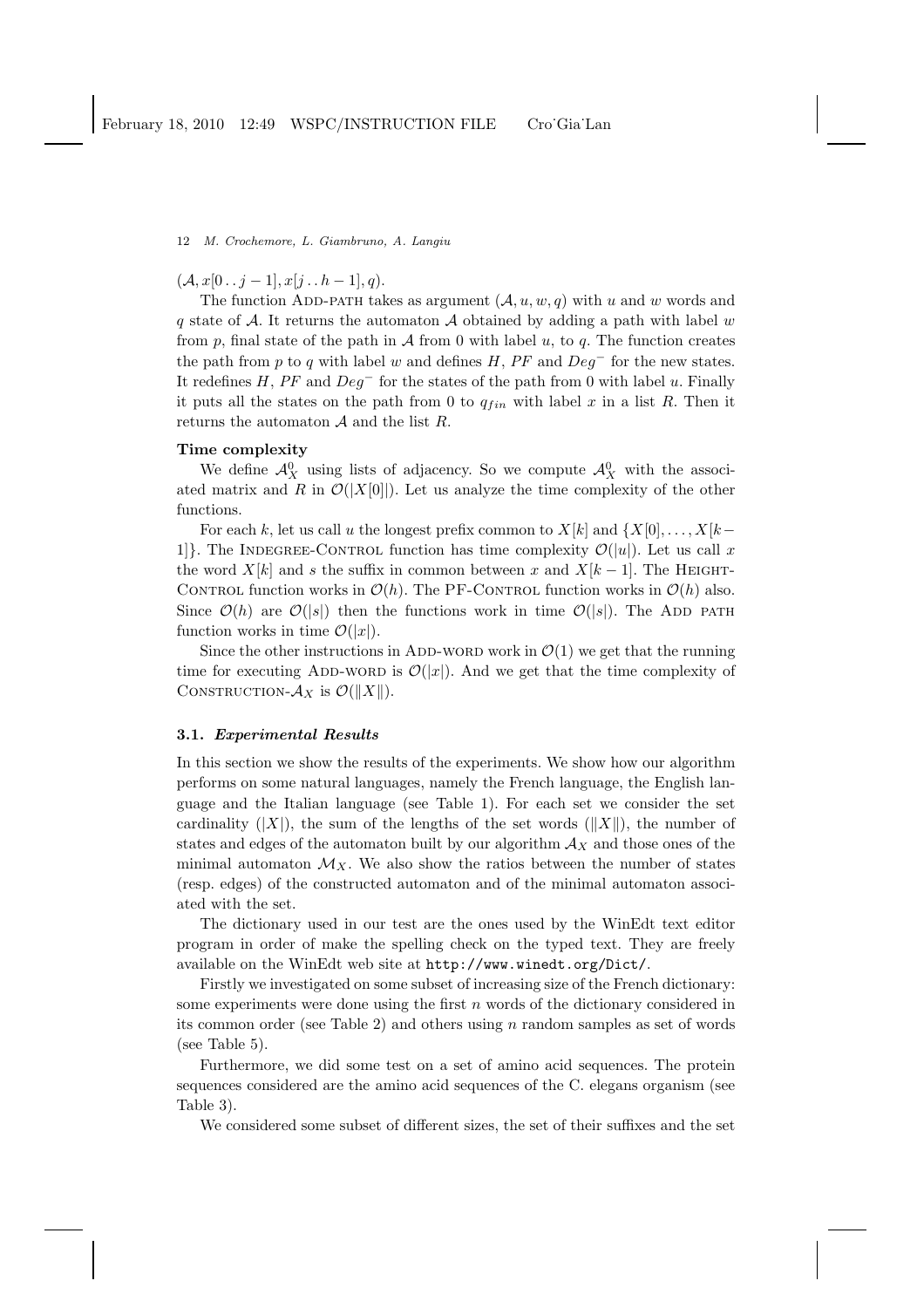| $\boldsymbol{X}$       | French dict. | English dict. | Italian dict. |
|------------------------|--------------|---------------|---------------|
| X                      | 136625       | 150918        | 277312        |
| X                      | 1303746      | 1395722       | 2733627       |
| $s_A = \#$ states of A | 136778       | 225410        | 304673        |
| $e_A = \#$ edges of A  | 277131       | 386357        | 621220        |
| $s_M = \#$ states of M | 21950        | 66966         | 63696         |
| $e_M = \#$ edges of M  | 51792        | 140662        | 157341        |
| $s_A/s_M$ ratio        | 6.23         | 3.37          | 4.78          |
| $e_A/e_M$ ratio        | 5.35         | 2.75          | 3.95          |

Table 1. Experiment results on the French dictionary, the English dictionary and the Italian Dictionary. Dictionaries came from WinEdt web site at http://www.winedt.org/Dict/

| X                      | $first\,100$ | $first\ 1000$ | $first\,10000$ | $first\ 100000$ | all     |
|------------------------|--------------|---------------|----------------|-----------------|---------|
| X                      | 100          | 1000          | 10000          | 100000          | 136625  |
| $\ X\ $                | 172          | 3274          | 51341          | 841093          | 1303746 |
| $s_A = \#$ states of A | 14           | 450           | 7126           | 92525           | 136778  |
| $e_A = \#$ edges of A  | 107          | 1443          | 17725          | 194412          | 277131  |
| $s_M = \#$ states of M | 14           | 240           | 2195           | 18079           | 21950   |
| $e_M = \#$ edges of M  | 100          | 950           | 7108           | 45382           | 51792   |
| $s_A/s_M$ ratio        |              | 1.88          | 3.25           | 5.12            | 6.23    |
| $e_A/e_M$ ratio        | 1.07         | 1.52          | 2.49           | 4.28            | 5.35    |

Table 2. Experiment results on different lengths of the initial part of the French dictionary.

| $\boldsymbol{X}$       | C. elegans 10KB | C. elegans 100KB | C.elegans 1MB |
|------------------------|-----------------|------------------|---------------|
| $\boldsymbol{X}$       | 22              | 218              | 2055          |
| $\ X\ $                | 9979            | 99783            | 991227        |
| $s_A = \#$ states of A | 9921            | 97548            | 925857        |
| $e_A = \#$ edges of A  | 9941            | 97763            | 927911        |
| $s_M = \#$ states of M | 9921            | 97548            | 923869        |
| $e_M = \#$ edges of M  | 9941            | 97763            | 925914        |
| $s_A/s_M$ ratio        |                 |                  | 1.002         |
| $e_A/e_M$ ratio        |                 |                  | 1.002         |

Table 3. Experimental results on different lengths of the initial part of the C.elegans protein sequence. C.Elegans proteomic data came from the EBI database available at ftp://ftp.ebi.ac.uk/pub/databases/embl/genomes/Eukaryota/celegans/PROT

of their factors, too (see Tables 4 and 5).

In general the experiments show a good behavior of our algorithm. The ratio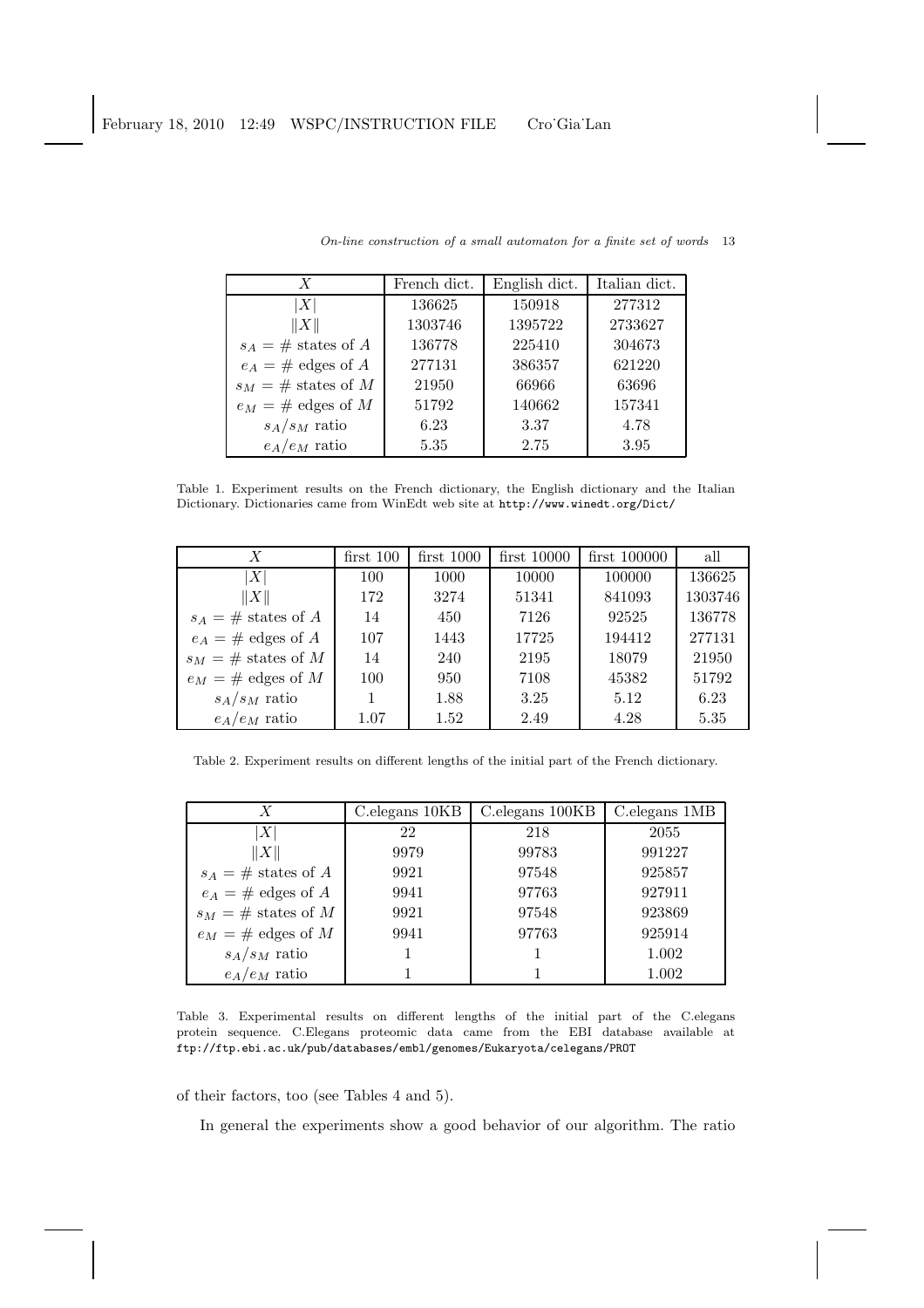| $\boldsymbol{X}$          | Ce   | Suff(Ce) | Fact(Ce) |
|---------------------------|------|----------|----------|
| X                         | 3    | 1000     | 120130   |
| X                         | 1000 | 175532   | 15608010 |
| $\#$ states of A          | 996  | 39342    | 129145   |
| $#$ edges of A            | 997  | 40432    | 133610   |
| $#$ states of M           | 996  | 9842     | 17096    |
| $#$ edges of M            | 997  | 10826    | 18082    |
| $A/M \#$ states           |      | 3.998    | 7.554    |
| $A/M \text{ } \neq$ edges |      | 3.735    | 7.389    |

14 M. Crochemore, L. Giambruno, A. Langiu

Table 4.  $Ce = \{a \text{ C.}$ elegans protein sequence of one thousand amino acids $\}$ ,  $Suff(Ce)$  is the set of the suffixes of  $Ce$  and  $Fact(Ce)$  is the set of the factors of  $Ce$ .

| $\boldsymbol{X}$ | Fr    | Suff(Fr) | Fact(Fr) |
|------------------|-------|----------|----------|
| X                | 100   | 669      | 3245     |
| X                | 940   | 4598     | 18489    |
| $\#$ states of A | 443   | 1210     | 2655     |
| $#$ edges of A   | 544   | 1973     | 4470     |
| $#$ states of M  | 443   | 614      | 591      |
| $#$ edges of M   | 531   | 1190     | 1163     |
| $A/M \#$ states  | 1.023 | 1.971    | 4.492    |
| $A/M \neq edges$ | 1.024 | 1.658    | 3.844    |

Table 5.  $Fr = \{100$  samples randomly extracted from the French dictionary,  $Suff(Fr)$  is the set of the suffixes of  $FR$  and  $Fact(Fr)$  is the set of the factors of  $Fr$ .

between the number of states (edges) of our automaton and the minimal one, seem to be fairly small. The experiments are done on different sizes of the input set. It came out that the ratios grow in a poly logarithmic way on the automaton size.

It is interesting to see how our automaton for the molecular biological data is extremely close to the minimal one. For the suffixes and the factors of a set of words the experiments seem also good even if the ratios show that our automaton is relatively far from the minimal automaton.

For these kind of sets it is probably better to use algorithms that take into account the properties of such sets (see [5]).

## 4. Inserting and deleting a word: operation on automata

Let  $X$  be a finite set of words ordered by right-to-left lexicographic order. Let  $x$ a word not in X and let  $x_i$  be the greatest word in X that is smaller than x by right-to-left lexicographic. We can find in  $x_i$  in  $\mathcal{O}(log(card(X)) + |x|)$  by using a dichotomic algorithm (see  $[5]$ ). We can easily compute s, the greatest suffix in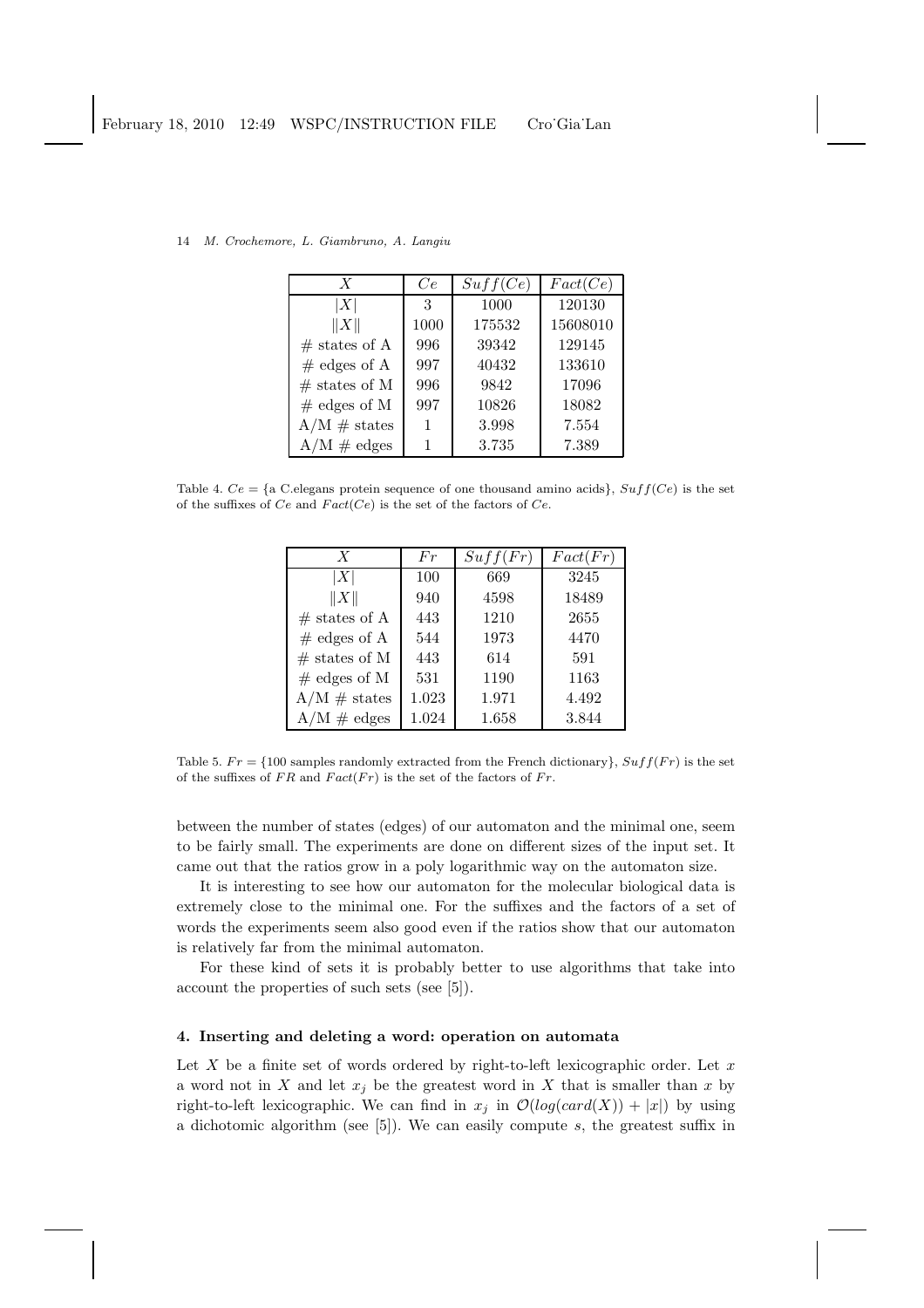common between x and  $x_i$ , in time  $\mathcal{O}(|x|)$ .

By reading the word  $x_j$  in  $\mathcal{A}_X$  we compute R the list of states of the path from 0 with label  $x_i$  in  $\mathcal{O}(|x_i|)$ . Then we apply the procedure ADD-WORD to  $(\mathcal{A}_x, x, x_j, R)$  in  $\mathcal{O}(|x|)$ . Thus we have an algorithm to insert a word in a finite set X, by maintaining the construction of the algorithm, in  $\mathcal{O}(log(|X|) + |x| + |x_M|)$ , where  $x_M = max_{x_k \in X} \{|x_k|\}.$ 

In order to delete a word  $x_k$  in X directly from the automaton  $\mathcal{A}_X$ , we have to appropriately delete some edges (and the relatives states) in the path from the initial state 0 with label  $x_k$  as in the Figure in 9.



Fig. 9. The automaton  $\mathcal{A}_{X}^{3}$  (left) for  $X = (aaa,ba, aab, abb)$  and the automaton  $\mathcal{C}_{3}$  (rigth) for  $X = (aaa,ba, aab)$ . It is obtained by  $\mathcal{A}_X^3$  by deleting in the path  $\alpha$  from 0 with label abb, the subpath that goes from 1 to 3 with label  $b\bar{b}$ . Let us note that 1 is the last state in  $\alpha$  with  $PF(1) > 1$ and 3 is the first state in  $\alpha$  with  $Deg^-(3) < 1$ .

Let  $\alpha$  be a path and let i, j be two states of  $\alpha$ . We say that i is before j, i.e.  $i < j$ , if there exists a path from i to j and it is a subpath of  $\alpha$ . Let us note that, by Lemma 2, we cannot have in a path a state with indegree greater than one before a state with outdegree greater than one.

If, by reading  $x_k$  in  $\mathcal{A}_X$ , we arrive at an intermediate final state r then we consider the automaton  $\mathcal{C}_k$  obtained from  $\mathcal{A}_X$  by removing r by the set of final states of  $\mathcal{A}_X$ .

Otherwise, we consider the subpath  $\beta$  of the path  $\alpha$  from 0 with label  $x_k$  starting at the last state i in  $\alpha$  with  $PF(i) > 1$  and ending at the first state j in  $\alpha$  with  $Deg^-(j) > 1$ . If such a path does not exists then  $\mathcal{A}_X$  is a single path and  $X = \{x_k\}.$ 

We consider as  $\mathcal{C}_k$  the automaton obtained from  $\mathcal{A}_X$  by deleting the edges (and the relatives states) in  $\beta$ .

**Proposition 4.** *Let*  $k \in \{0, \ldots, m\}$ *. The automaton*  $\mathcal{C}_k$  *recognizes*  $X \setminus \{x_k\}$ *.* 

**Proof.** The case of  $x_k$  prefix of another word is trivial. Let so  $x_k$  be not a prefix of another word and let us prove that  $X \setminus \{x_k\} \subseteq L(\mathcal{C}_k)$ .

The word  $x_k$  is not recognized by  $\mathcal{C}_k$  beacuse the automaton  $\mathcal{A}_X$  is deterministic and we have removed in  $\mathcal{A}_X$  at least one edge of the path with label  $x_k$ . Let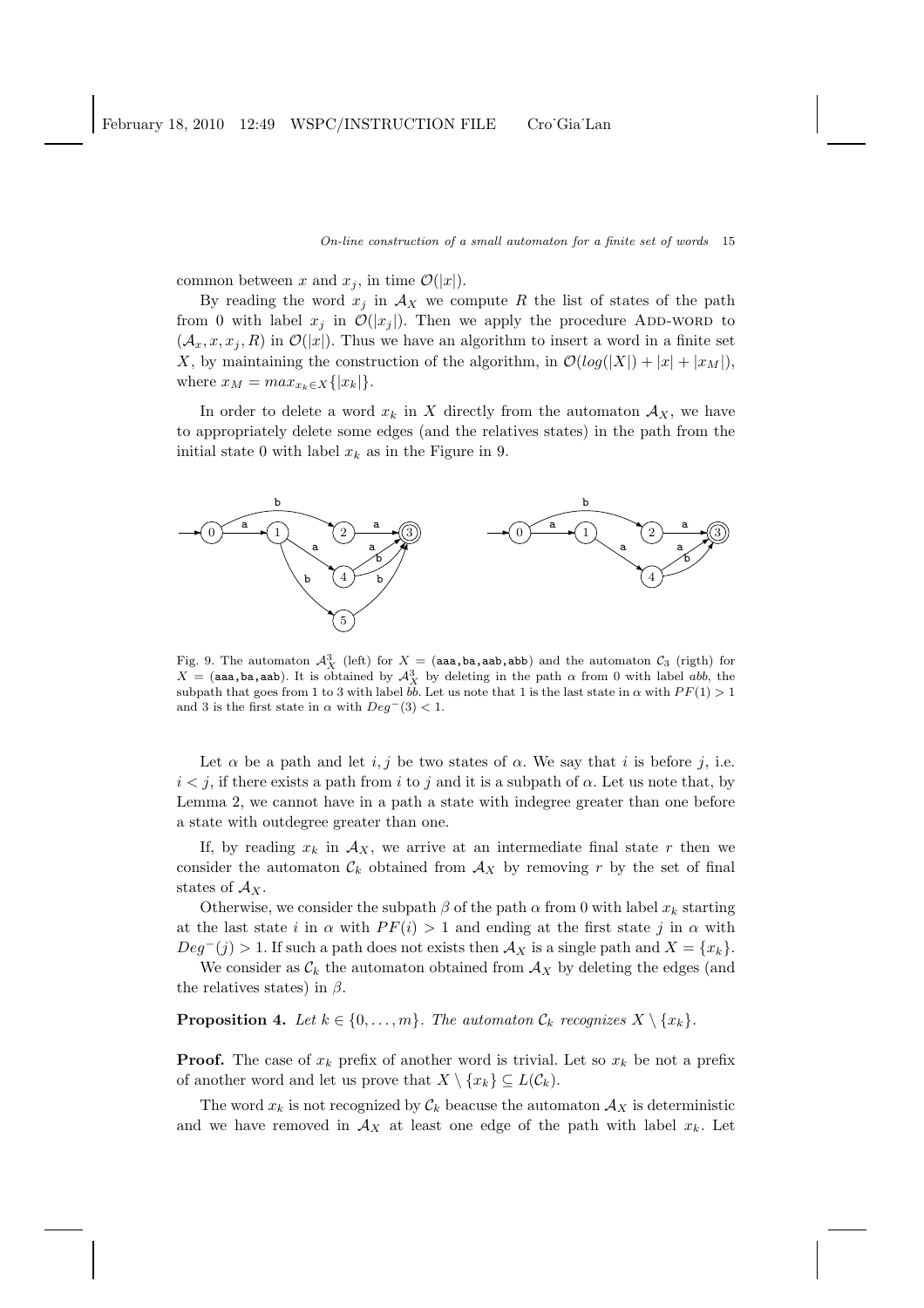$x \in X \setminus \{x_k\}$  and let us consider the path in  $\mathcal{A}_X$  from the initial state 0 with label x. Let us prove, by contradiction, that such a path do not visit edges and states removed from  $\mathcal{A}_X$  and then it is contained also in  $\mathcal{C}_k$ .

Let us consider the ending state  $t$  of the path with label the longest prefix in common between x and  $x_k$ . The state t is a state with  $PF(t) > 1$ . The state t cannot be equal to  $q_{fin}$  since  $Deg^+(t) \geq 1$  and there are not transitions going out from  $q_{fin}$ .

If the path from 0 with label x visits edges and states removed from  $A_X$  then t is either an intermediate state in the path  $\beta$  or it is a state in  $\alpha$  after the states of β, otherwise in β there is a state with indegree greater than one.

Let t be an intermediate state in  $\beta$ . Since  $PF(t) > 1$  then there is a contradiction by the construction of  $\beta$ . Let t be a state in  $\alpha$  after the states of  $\beta$ . Since the last state of  $\beta$  has indegree greater than one, then there is a contradiction by Lemma 2.

Let us prove now that  $L(\mathcal{C}_k) \subseteq X \setminus \{x_k\}$ . Since we do not add edges and states then we have that  $L(\mathcal{C}_k) \subseteq X$ . Since  $x_k$  is not recognized by  $\mathcal{C}_k$ , then it follows the thesis.  $\Box$ 

## 5. The algorithm for the set of suffixes of a given word

Let y in  $A^*$  and let us consider  $S(y)$  sorted by decreasing order on the lengths of the elements in  $S(y)$ . For each  $y \in A^*$ , let us denote by  $\mathcal{A}_y$  the automaton  $\mathcal{A}_{S(y)}$ and by  $\mathcal{M}_y$  the minimal automaton of  $S(y)$ . Given an automaton  $\mathcal{A}$ , let us denote by  $\sharp \mathcal{A}$  the number of states of  $\mathcal{A}$ . For each y in  $A^*$ , in order to estimate the distance of  $\mathcal{A}_y$  to its minimal automaton we consider the ratio  $D(y) = \frac{\sharp \mathcal{A}_y}{\sharp \mathcal{M}_y}$ .

We have done some experiments by generating all the words of a fixed length n. For each fixed length n we have considered  $D_n^{max}$  the greatest of  $D(y)$  with y of length n.

| n  | $_{max}$ |
|----|----------|
| 10 | 1.83     |
| 15 | 2.41     |
| 20 | 3.04     |

In general the experimental results are good since  $D_n^{max}$  is not greater than 4 for words y with  $|y| \leq 20$ . Moreover the experiments done show that bad cases are linked with words that are powers of a short one with great exponent. So we thought that such words brought to automata far from being minimal (with great  $D(y)$ ), or equivalently, that words with small entropy would have a great ratio  $D(y)$ .

Thus we have done experiments by generating 2000 words of a fixed length  $n$ with some constraints. For each of this experiment we have considered  $D_n$ , the greatest ratio among the  $D(y)$ . We report the results for different values of n in the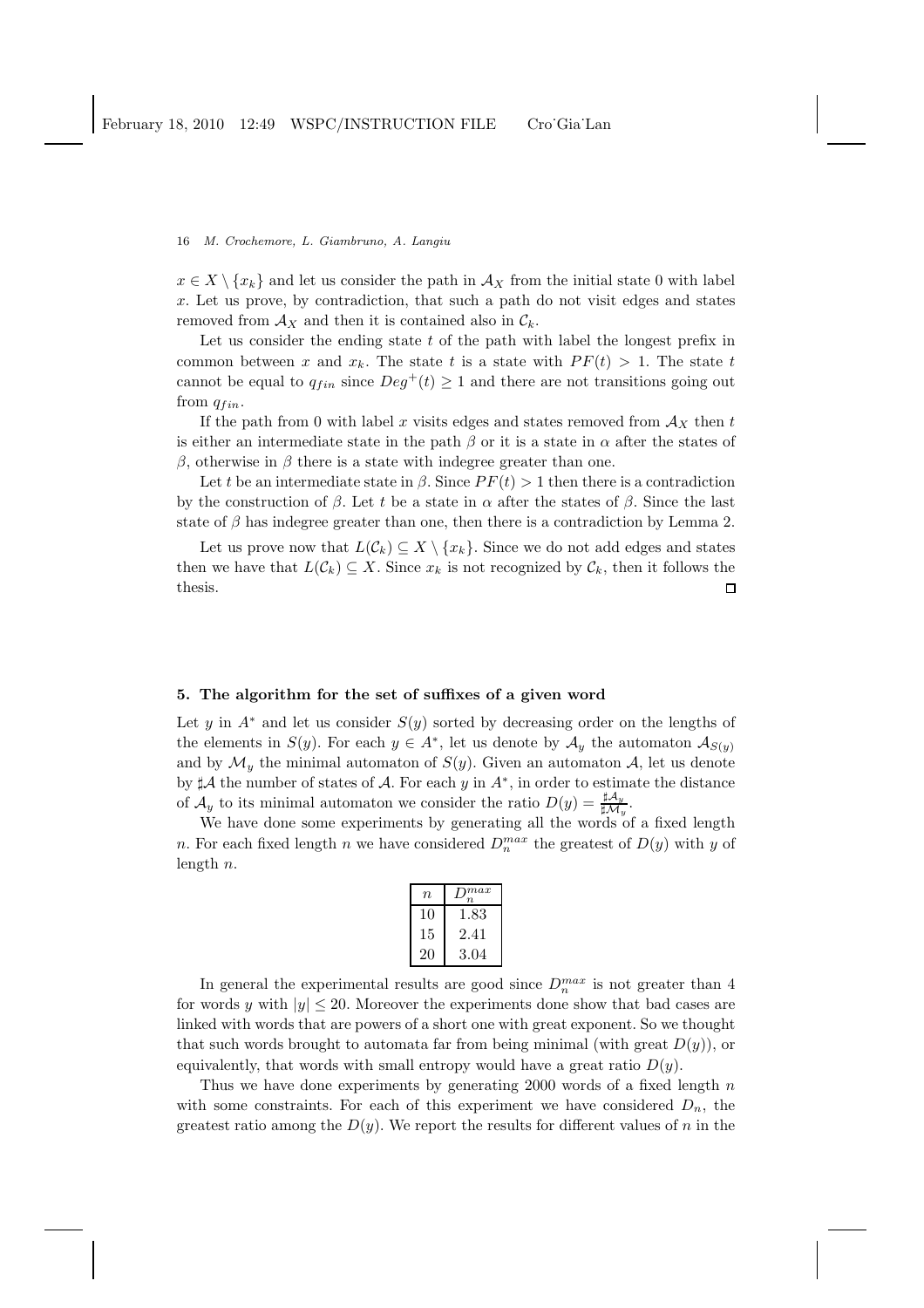following table. In the first column we have generated words such that either are not powers of the same word or that are powers of a word with an exponent less than a fixed number.

| $\boldsymbol{n}$ | exp < 3 | $\exp < 2$ | $\exp$ < 1 |
|------------------|---------|------------|------------|
| 10               | 1.75    | 1.66       | 1.54       |
| 20               | 2.22    | 2.16       | 2.42       |
| 30               | 2.16    | 2.22       | 2.24       |
| 50               | 1.96    | 1.85       | 2.60       |
| $100\,$          | 1.60    | 1.71       | 1.79       |

The experimental results are good in general even if they do not show clearly our conjecture. In the following we propose another approach.

## 5.1. Modified construction

Let y in  $A^*$  and  $S(y) = [y_0 = y, \ldots, y_m]$  sorted by decreasing order on the lengths of the elements in  $S(y)$ . Let us denote by  $\mathcal{A}_{y}^{k}$  the automaton  $\mathcal{A}_{S(y)}^{k}$ .

In case  $y_k$  is not a prefix of an already seen word, we consider the construction of the automaton  $\mathcal{A}_{y}^{k}$  taking q in the path from 0 with label y and not in that one with label  $y_{k-1}$ . Let us note that in case of suffixes of a word we have that  $y_k = u$ as with  $a$  in  $A$  and  $u$ ,  $s$  defined as in Section 2. Moreover let us note that if there are two edges ending at p, state of  $\mathcal{A}_{y}^{k}$ , then they have the same label.

In this section we will propose a modification on the indegree control in order to avoid equivalent states as in the example in Figure 8. Before doing it we will note, with the following two propositions, that, in case of suffixes of a word, we do not have to execute the PF control and the Height control. In particular we prove that  $PF(q) = 1$  and that  $H(p) > H(q)$ , with p and q as defined in Section 2.

**Proposition 5.** Let y in  $A^*$  and  $y_k$  in  $S(y)$  such that  $y_k$  is not a prefix of a word *in*  $\{y_0, \ldots, y_{k-1}\}$ *. Then we have that*  $PF(q) = 1$ *.* 

**Proof.** Let  $y_k = uas$ , with u and s as defined before. By contradiction, if  $PF(q) > 1$ then, there exists  $i < k$  such that  $y_i = u_1bs_1$  and  $|s| > |s_1|$ . Since  $y_k$  is a suffix of  $y_i$ we have that  $s = ts_1$ , for some word  $t \neq \varepsilon$ . Since  $y_k = uats_1$  is a suffix of  $y_i = u_1bs_1$ then there exists  $z \neq \varepsilon$  such that uz is a suffix of  $u_1$ .

Since  $y_i = u_1bs_1$  then there exists  $y_h$  with  $h < i$  such that  $u_1$  is a prefix of  $y_h$ . Let  $y_h = u_1cs_2$ , then we have that  $|s_2| > |s_1|$  since  $|y_h| > |y_i|$ . Since uz is a suffix of  $u_1$  there exists a suffix  $y_l$  of  $y_h$  with  $y_l = uzc_s$ . Since  $|s_2| > |s_1|$  we get  $|y_l| = |u \cos 2| > |u \sin 2| = |y_k|$ . So uz is a prefix in common between  $y_k$  and  $y_l$ ,  $l < k$ , that is a contradiction since u was the greatest prefix in common between  $y_k$ and the words in  $\{y_0, \ldots, y_{k-1}\}.$  $\Box$ 

**Proposition 6.** Let y in  $A^*$  and  $y_k$  in  $S(y)$  such that  $y_k$  is not a prefix of a word *in*  $\{y_0, \ldots, y_{k-1}\}$ *. Then we have that*  $H(p) > H(q)$ *.*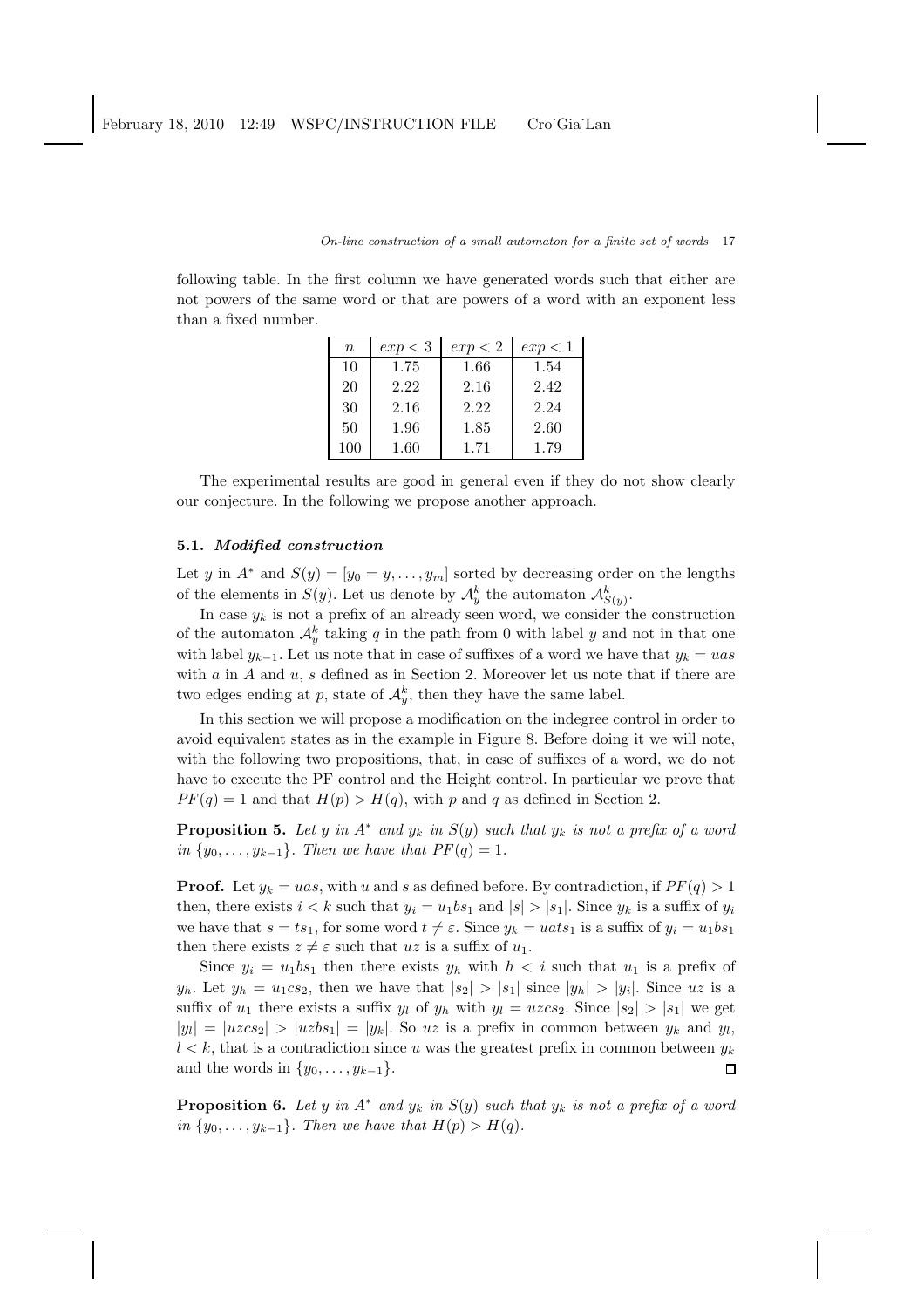**Proof.** Let  $y_k = uas$  with u and s defined as before. Since p is co-accessible, there exists a word uz in  $\{y_0, \ldots, y_{k-1}\}$ . By Prop. 5, there exists only one path from q to  $q_{fin}$  whose label is s.

If  $H(p) \leq H(q)$  then  $|s| \geq |z|$  and so  $|y_k| = |u s| > |u z|$  that is a contradiction since  $uz$  in in  $\{y_0, \ldots, y_{k-1}\}.$  $\Box$ 

Let us consider the construction of  $\mathcal{A}_{y}^{k}$ . We have the following proposition:

**Proposition 7.** Let y in  $A^*$  and  $y_k$  in  $S(y)$ . Let  $y_k = uz$ , with u such that there *exists a path starting at* 0 *with label* u*, let* p *its final state. If there exists a path from* 0 *to* p *with label* v *then, if*  $|v| < |u|$  *then*  $vz \in \{y_{k+1}, \ldots, y_m\}$ *, otherwise*  $vz \in \{y_0, \ldots, y_{k-1}\}.$ 

**Proof.** The state p is co-accessible and so let  $z'$  be the label of a path from p to a final state. Then  $uz'$  and  $vz'$  are in  $\{y_0, \ldots, y_{k-1}\}$ . If  $|v| < |u|$  then v is a suffix of u and so vz is a suffix of uz and vz is in  $\{y_{k+1}, \ldots, y_m\}$ .

If  $|v| \ge |u|$ , then  $|vz| \ge |uz|$ . Thus uz is a suffix of vz and vz is in  $\{y_0, \ldots, y_{k-1}\}\$ .

Let us associate with each state p of  $\mathcal{A}_y^{k-1}$  the list  $L(p)$  of the states q such that there exists an edge from  $q$  to  $p$ . We construct such list iteratively adding each time an element to the tail of the list.

With each state q in  $L(p)$  we associate  $V(q)$  the set of words such that there exists a path from 0 to q. Let us denote by  $p_h$  the state  $L(p)[h]$ .

**Proposition 8.** Let y in  $A^*$  and let p be a state of  $A_y^k$  with  $Deg^-(p) > 1$ . Let  $i < j < |L(p)|$ . Then, for each u in  $V(p_i)$  and for each v in  $V(p_i)$ , we have that  $|u| > |v|$ .

**Proof.** The list  $L(p)$  is iteratively constructed adding each time an element to the tail of  $L(p)$ . Then, for each  $i < j < |L(p)|$ , and for u in  $V(p_i)$  and v in  $V(p_i)$ , u is the label of a path added during the construction of  $\mathcal{A}_y^l$ , v is the label of a path added during the construction of  $\mathcal{A}_{y}^{r}$ , with  $l < r$ . Since p is co-accessible in  $\mathcal{A}_{y}^{l}$ , we have that uaz in  $S(y)$  and so vaz in  $S(y)$ , for some word z and some a in A. Since v is constructed in  $\mathcal{A}_{y}^{r}$  with  $r > l$  we get that  $|v| < |u|$ .  $\Box$ 

We propose a new construction of  $\mathcal{A}_{y}^{k}$  with the definition of  $L(p)$ , for each state  $p$ , and a different indegree control. Let  $u$  be the longest prefix in common between  $y_k$  and  $\{y_0, \ldots, y_{k-1}\}\$  and  $p'$  the ending state of the path starting at 0 with label u.

The function reads the word  $y_k$  in  $\mathcal{A}_y^{k-1}$  until it is possible. While the function reads  $y_k$ , the visiting state is called p and the state visited in the step before is called  $p_1$ . In particular we have that  $p_1$  is in  $L(p)$ .

If the function finds a state  $p$  with Indegree greater than 1 and if  $p_1$  is not equal to  $L(p)[0]$  then, if a is the label of the edge from  $p_1$  to p,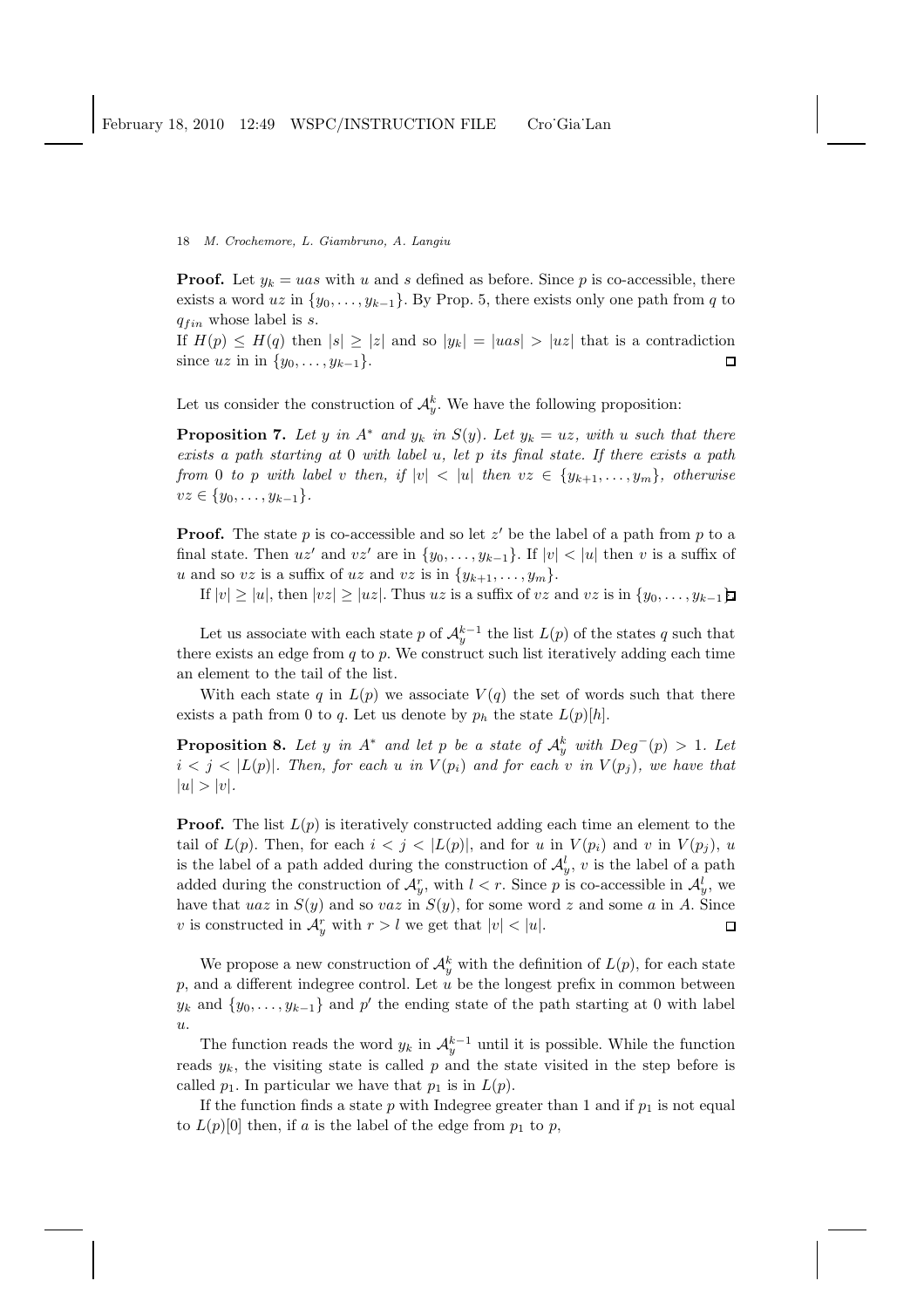-it deletes all the edges starting at states in  $L(p)$  that have a position in  $L(p)$  greater or equal to that one of  $p_1$ .

-it creates a new state  $p_2$  and it creates, for each state r in  $L(p)$  that has a position greater or equal to that one of  $p_1$ , an edge from r to  $p_2$  with label a

-it creates a path  $\alpha$  from  $p_2$  with label the resting part of u. Let p be the end state of this path.

-for each state  $r'$  in  $\alpha$ , the duplicated of the state r, let a the label of the edge going out from r'. It creates, for each edge  $r \xrightarrow{b} s$  with  $b \neq a$ , the edge  $r' \xrightarrow{b} s$ .

Preliminaries experiments shows how the automaton is close to the minimal one. It remains an open problem if the constructed automaton is minimal or not.

### Time complexity

For each  $\mathcal{A}_{y}^{k}$ , for each state p in  $\mathcal{A}_{y}^{k}$  we have that  $Deg^{-}(p) \leq (k+1)$ . In the indegree control, in the worst case, we have to visit completely the list for the state p with  $Deg^{-}(p) > 1$  and such that  $p_1 \neq L(p)[0]$ . So for each k, in the worst case, the indegree control takes time  $\mathcal{O}(|u| + k)$ .

In total the contributions of the visit of the lists  $L(p)$  for indegree controls take time  $\mathcal{O}(\sum_{k=0,m} k) = \mathcal{O}(|S(y)|)$ , so we have that in the worst case the algorithm works in  $\mathcal{O}(|S(y)|)$ .

# 6. Conclusion

The algorithm presented in the article builds a small automaton accepting a finite set of words. It has several advantages. It allows an extremely fast compiling of the set of words. With little modification, the method can handle efficiently updates of the automaton, and especially addition of new words. The condition imposed on the list of words is not a restriction because words can always be maintained sorted according to lexicographic order.

One open problem is to find a general upper bound for ratios  $D$  (ratio  $D$  is the quotient of the number of states of  $\mathcal{A}_y$  and of the number of states of its minimal automaton).

Experiments leads us to conjecture that the ratios are bounded by a fixed number, after possibly a small change in the algorithm.

For the suffixes of a word  $y$ , we expect that an improved version of the algorithm actually builds the (minimal) suffix automaton of y.

The main open question is whether there exists an on-line construction for the minimal automaton accepting a finite set of words that runs in linear time on each word being inserted in the automaton.

#### References

- [1] A. V. Aho, J. E. Hopcroft, and J. D. Ullman. *The design and analysis of computer algorithms*. Addison-Wesley Publishing Company, 1974.
- [2] S.F. Altschul, W. Gish, W. Miller, E.W. Myers, and D.J. Lipman. Basic local alignment search tool. *J. Mol. Biol.*, 215:403–410, 1990.